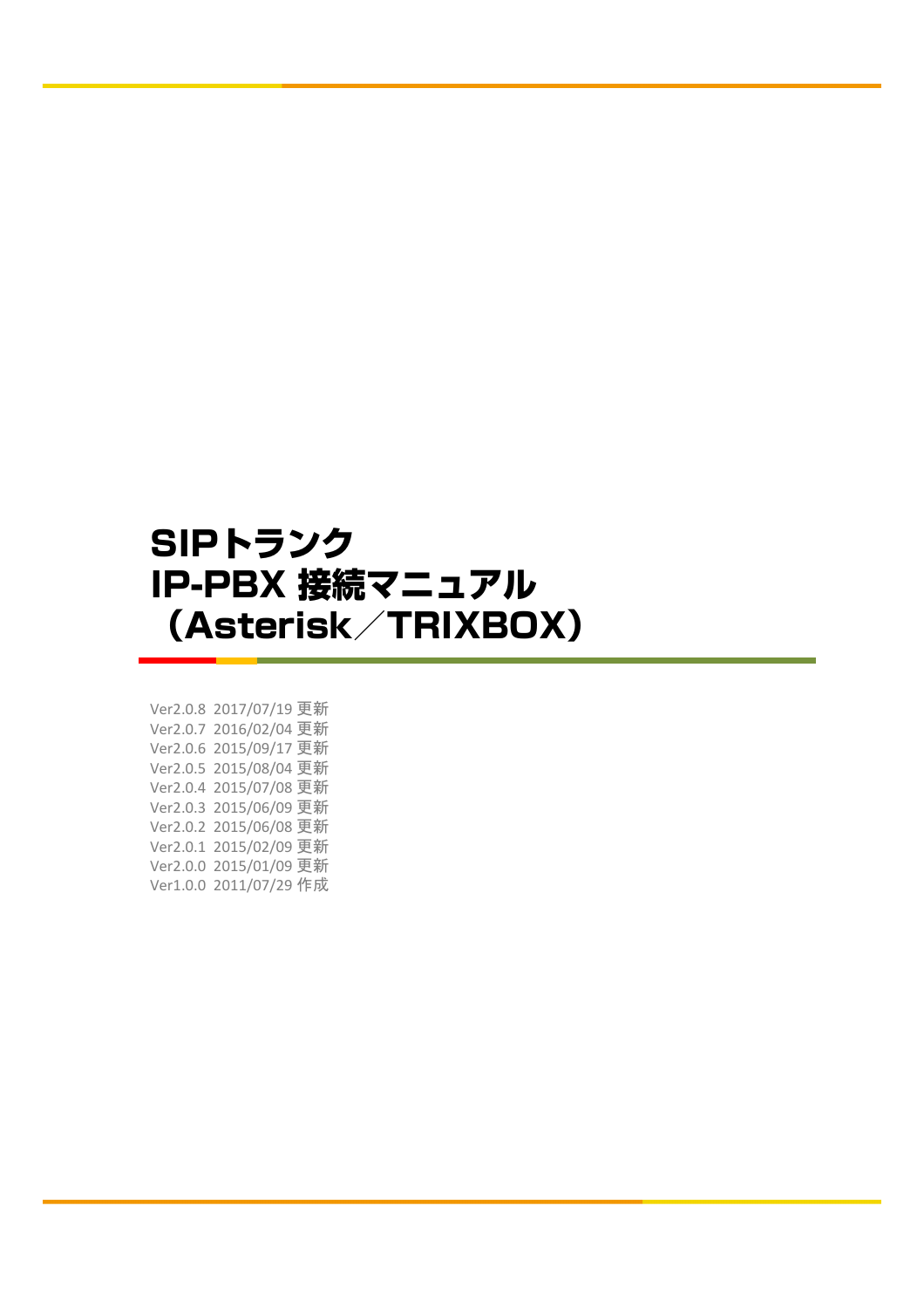| 1. |     | SIPトランクとは |                                              |            | 3              |
|----|-----|-----------|----------------------------------------------|------------|----------------|
| 2. | 設定例 |           |                                              |            | 4              |
|    |     |           | 2.1. Asteriskでのアカウント設定例:                     |            | 4              |
|    |     |           | 2.2. Asteriskでのグループごとに同時通話数を制限する設定例:         |            | $6\phantom{1}$ |
|    |     |           | 2.3. Trixboxでのアカウント設定例:                      |            | 10             |
|    |     |           | 2.3.1. ユニーク設定例                               |            | 10             |
|    |     |           | 2.3.2. 電話番号・ユーザーPBX内線設定例                     |            | 11             |
|    |     |           | 2.3.3. ユーザーPBX内線の設定例                         |            | 12             |
| 3. |     | 技術資料      |                                              |            | 14             |
|    |     |           | 3.1. ゲストサーバーへユーザーPBXの情報を登録する時のSIP message:   |            | 14             |
|    |     | 3.1.1.    | $\mathsf{PBX} \to \mathsf{GUEST}$            |            | 15             |
|    |     | 3.1.2.    | $GUEST \rightarrow PBX$                      |            | 15             |
|    |     | 3.1.3.    | $GUEST \rightarrow PBX$                      |            | 15             |
|    |     | 3.1.4.    | $\texttt{PBX} \rightarrow \texttt{GUEST}$    |            | 16             |
|    |     | 3.1.5.    | $GUEST \rightarrow PBX$                      |            | 16             |
|    |     | 3.1.6.    | $GUEST \rightarrow PBX$                      |            | 16             |
|    |     |           | 3.2. ユーザーPBXからゲストサーバーへ発信するとき:                |            | 17             |
|    |     | 3.2.1.    | $\mathsf{PBX} \to \mathsf{GUEST}$            |            | 18             |
|    |     | 3.2.2.    | $GUEST \rightarrow PBX$                      |            | 18             |
|    |     | 3.2.3.    | $\mathsf{PBX} \to \mathsf{GUEST}$            | .          | 19             |
|    |     | 3.2.4.    | $\text{PBX} \rightarrow \text{GUEST}$        | .          | 19             |
|    |     | 3.2.5.    | $GUEST \rightarrow PBX$                      |            | 20             |
|    |     | 3.2.6.    | $GUEST \rightarrow PBX$                      |            | 20             |
|    |     | 3.2.7.    | $GUEST \rightarrow PBX$                      |            | 21             |
|    |     | 3.2.8.    | $GUEST \rightarrow PBX$                      |            | 22             |
|    |     | 3.2.9.    | $\texttt{PBX} \rightarrow \texttt{GUEST}$    |            | 22             |
|    |     |           | 3.2.10. GUEST $\rightarrow$ PBX              |            | 23             |
|    |     |           | 3.2.11. PBX $\rightarrow$ GUEST              |            | 23             |
|    |     |           | 3.3. ユーザーPBXから発信時に、着信先が話し中だった場合のSIP message: |            | 24             |
|    |     |           | 3.3.1. PBX $\rightarrow$ GUEST               |            | 25             |
|    |     | 3.3.2.    | $GUEST \rightarrow PBX$                      | .          | 25             |
|    |     |           | 3.3.3. PBX $\rightarrow$ Guest               |            | 26             |
|    |     | 3.3.4.    | PBX→GUEST                                    | .          | 26             |
|    |     | 3.3.5.    | $GUEST \rightarrow PBX$                      | .          | 27             |
|    |     | 3.3.6.    | GUEST $\rightarrow$ PBX                      |            | 27             |
|    |     |           | 3.3.7. PBX $\rightarrow$ GUEST               |            | 27             |
|    |     |           | 3.4. ゲストサーバーからユーザーPBXへ着信するとき:                |            | 28             |
|    |     | 3.4.1.    | $GUEST \rightarrow PBX$                      |            | 29             |
|    |     |           | 3.4.2. GUEST→PBX                             |            | 29             |
|    |     |           | 3.4.3. GUST $\rightarrow$ PBX                |            | 30             |
|    |     |           | 3.4.4. GUEST $\rightarrow$ PBX               | .          | 30             |
|    |     | 3.4.5.    | $GUEST \rightarrow PBX$                      | .          | 31             |
|    |     | 3.4.6.    | $GUEST \rightarrow PBX$                      | . <b>.</b> | 31             |
|    |     |           | 3.5. ユーザーPBXへの着信時に、着信先が話し中だった場合のSIP message: |            | 32             |
|    |     | 3.5.1.    | $GUEST \rightarrow PBX$                      |            | 33             |
|    |     | 3.5.2.    | $\texttt{PBX} \rightarrow \texttt{GUEST}$    |            | 33             |
|    |     |           | 3.5.3. PBX $\rightarrow$ GUEST               |            | 34             |
|    |     |           | 3.5.4. GUEST $\rightarrow$ PBX               |            | 34             |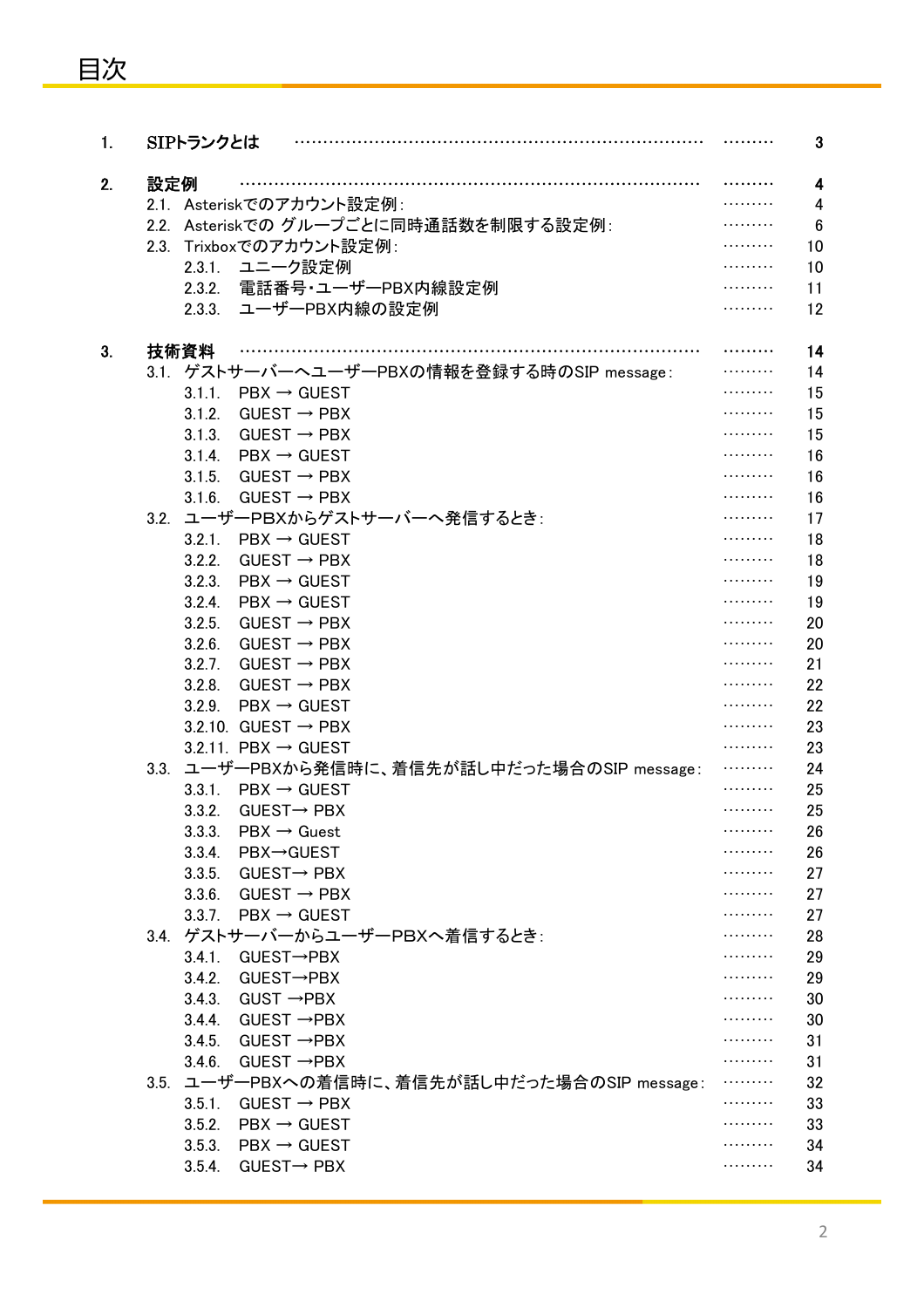## 1.SIPトランクとは

1. SIP トランクとは、一つのユニーク(SIPユーザーアカウント)に対して、複数 の電話番号(DID)と複数の同 時通話数(チャネル)を割り当てるサービスです。

アジル SIP トランクを利用することにより、Asterisk や Trixbox に代表されるPBXソ フトウェアや、SIP収容に 対応した主装置などで、簡単に外線接続を行うことが可能で す。

※一つのユーザーPBX に対して、割り当てられる ユニークは一つのみ。 弊社ログインサーバーを分ければ複数のユニークを割り当て、発着できますが お客様SIPサーバーのパフォーマンスに問題が出る可能性があるので推奨いたしません。 ※動作確認済バージョン以外のサポートは行っておりません。 動作確認 IP-PBX Asterisk version :1.6.2.9 / Trixbox version: PBXtra core fon p 1.2.17 JP

構成例:

ゲストサーバーに登録したユニーク :0000123456, login server(ゲストサーバー): xxx.xxx.xxx.xxx login domain: ユーザーPBX: 000.000.000.000 発信元:0312345678, 0312123434, 発信元ディスプレイ名:aiueoPBX(自由に設定可) 着信先:0312345678, 0312123434, SIP内線 2 台(200 ~ 201) 発信着信GUEST Server xxx.xxx.xxx.xxx To: <sip:0312345678@000.000.000.000> Alert-Info にも着信先の番号が設定されています。 着信するとき SIP メッセージの To ヘッダに着信 DID が設定される。 詳細は目次の 番号 4.1 を参照。 From: <sip:0312123434@xxx.xxx.xxx.xxx>;tag=as5dd4ea 発信するとき SIP メッセージの From ヘッダに発信者 番号を設定する。 詳細は目次 の番号 2.1 を参照。 PBX System<br>0312345678 1.2.1.1 0312123434 200 201 図1: 発着信の構成図

着信先 DID :"0312345678"の場合は内線番号の 200 に着信させる。 着信先 DID :"0312123434"の場合は内線番号の 201 に着信させる。 端末の番号 200 から発信するときは発信者番号に"0312345678"を設定して発信させる。 端末の番号 201 から発信するときは発信者番号に"0312123434"を設定して発信させる。

「フリーコール番号0120、0800およびナビダイアル番号0570をご利用の場合は、その裏番号をお客様IP-PBX に設定する必要があります。裏番号はお客様管理ページ「電話番号一覧」で確認できます。」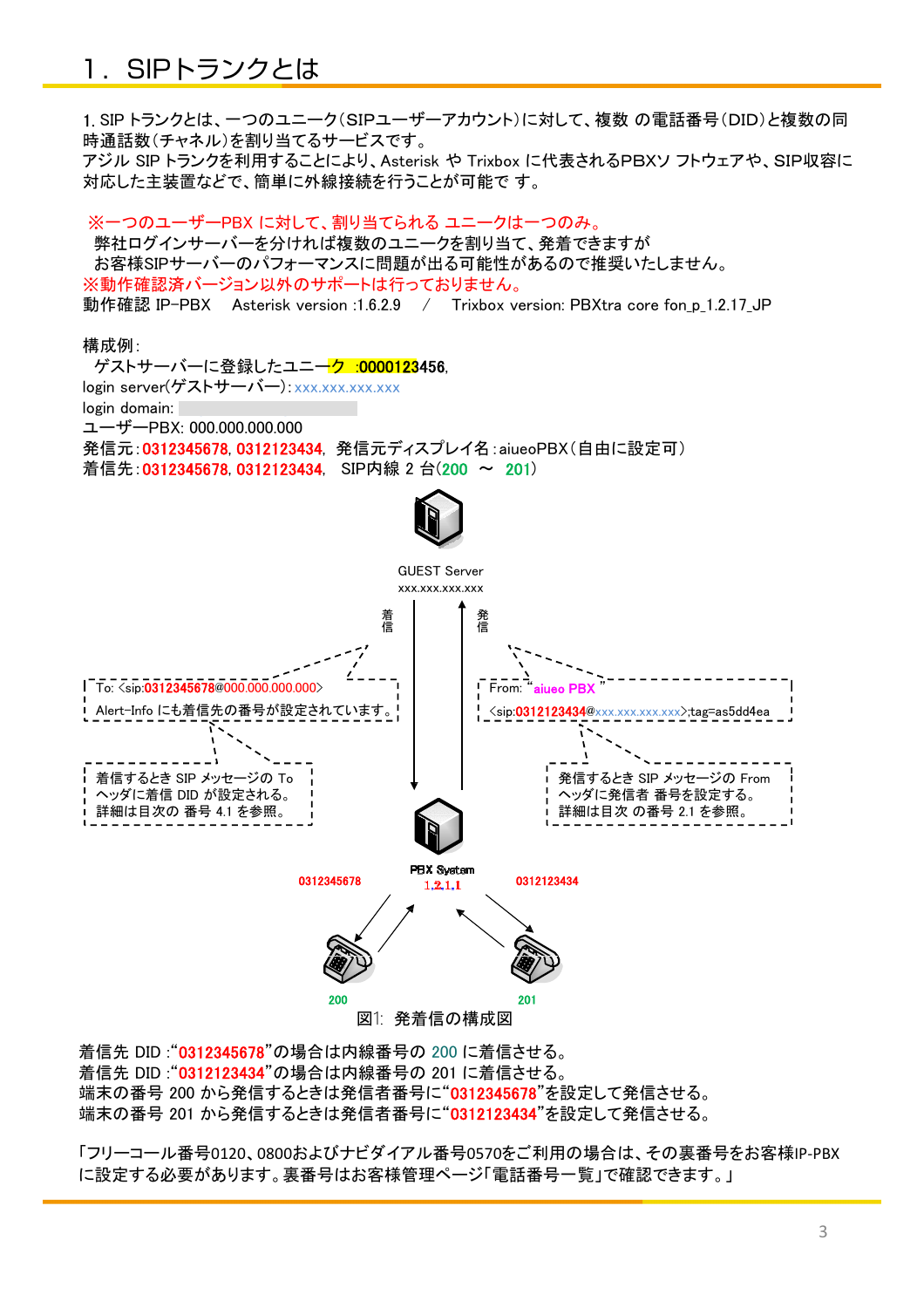#### **2.1. Asterisk** でのアカウント設定例:

SIP 内線2 台(**200** ~ **201**)とSIP トランクの例 (ユニーク:0000123456 , パスワード:password, 着信先 DID: **0312345678**,**0312123434** と 発信者番号: 0312123434, 0312345678, login server : voidbax.com の 場合)

着信先 DID :"**0312345678**"の場合は内線番号の **200** に着信させる。 着信先 DID :"**0312123434**"の場合は内線番号の **201** に着信させる。 端末の番号 **200** から発信するときは発信者番号に"**0312345678**"を設定して発信させる。 端末の番号 **201** から発信するときは発信者番号に"**0312123434**"を設定して発信させる。

--------------

sip.conf -------------- [general] allowguest=no maxexpirey=3600 defaultexpirey=3600 port=5060 bindaddr=0.0.0.0 srvlookup=yes disallow=all allow=ulaw language=jp

register => 0000123456:password@siptr

[siptr] type=friend username=0000123456 secret=password context=inbound canreinvite=no host= insecure=port,invite disallow=all allow=ulaw

#### [**200**]

type=friend username=**200** secret=**200**pass host=dynamic context=outbound-1

#### [**201**]

type=friend username=**201** secret=**201**pass host=dynamic context=outbound-2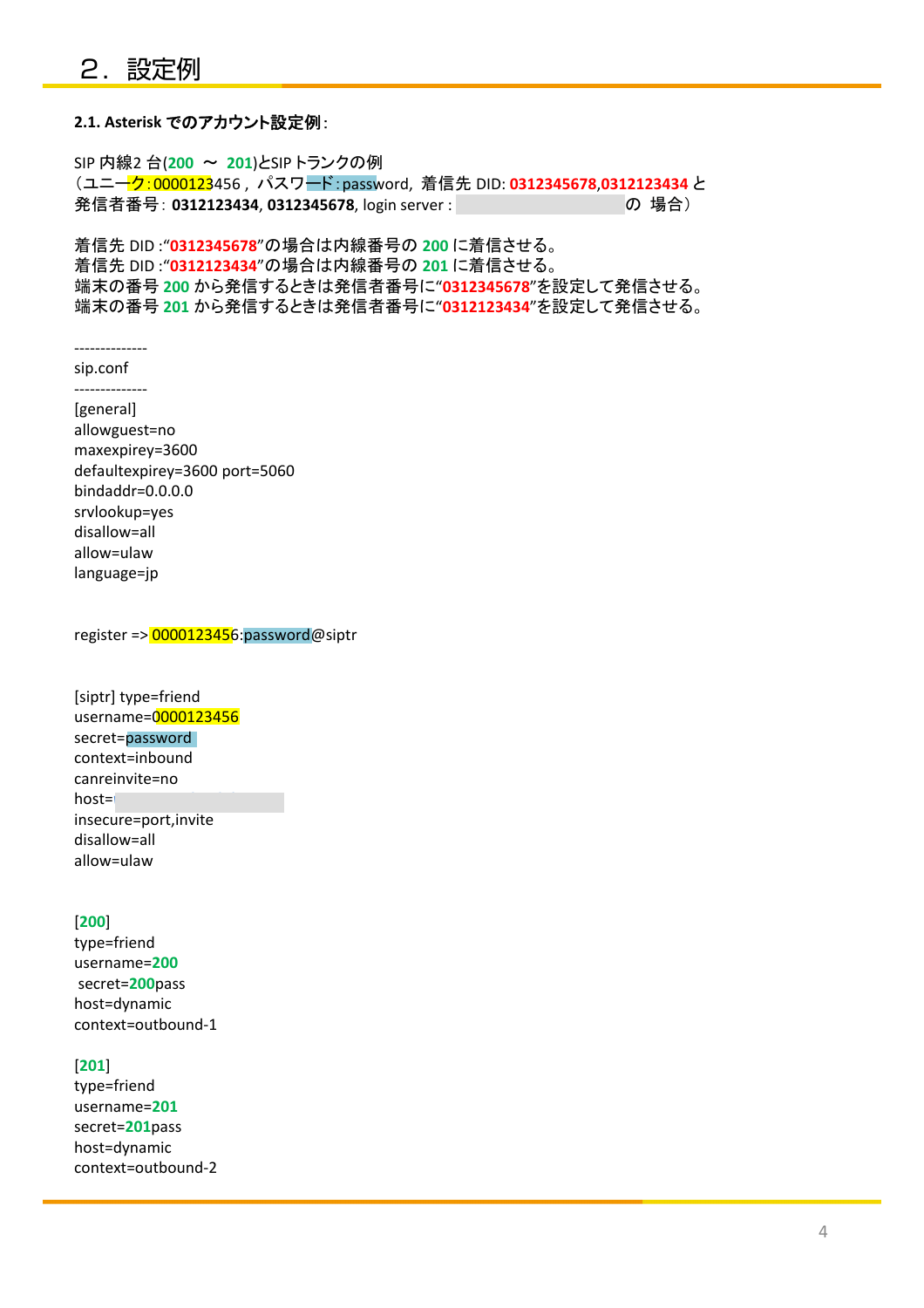## 2. 設定例

----------------- extensions.conf

------------------ [general] writeprotect=no priorityjumping=yes [inbound] ;exten => 着信先 **DID**, 1, Dial(SIP/着信先内線番号,120,t) ;exten => 着信先 **DID**, 2,Congestion ;exten => 着信先 **DID**, 102,Busy exten => 0312345678, 1, Dial(SIP/200,120,t) exten => **0312345678**, 2,Congestion exten => **0312345678**, 102,Busy exten => **0312123434**, 1, Dial(SIP/**201**,120,t) exten => **0312123434**, 2,Congestion exten => **0312123434**, 102,Busy ;[outbound] ;exten => \_0., 1,Set(CALLERID(num)= 発信者番号) ;exten => \_0., 2,Dial(SIP/\${EXTEN}@siptr,120,T) ;exten => \_0., 3,Congestion ;exten => \_0.,103,Busy [outbound-1] exten => \_0., 1,Set(CALLERID(num)= **0312345678**) exten => \_0., 2,Dial(SIP/\${EXTEN}@siptr,120,T) exten => \_0., 3,Congestion exten = $> 0.104$ , Busy exten => \_1., 1,Set(CALLERID(num)= **0312345678**) exten => \_1., 2,Dial(SIP/\${EXTEN}@siptr,120,T) exten => 1., 3, Congestion exten => \_1.,104,Busy exten => \_ XXX, 1,Dial(SIP/\${EXTEN},120,T) exten => XXX, 2, Congestion exten => $XXX$ , 102, Busy [outbound-2] exten => \_0., 1,Set(CALLERID(num)= **0312123434**) exten => \_0., 2,Dial(SIP/\${EXTEN}@siptr,120,T) exten => 0., 3, Congestion exten = $> 0.104$ , Busy exten => \_1., 1,Set(CALLERID(num)= **0312123434**) exten => \_1., 2,Dial(SIP/\${EXTEN}@siptr,120,T) exten => 1., 3, Congestion exten => 1.,104,Busy exten => \_ XXX, 1,Dial(SIP/\${EXTEN},120,T) exten => XXX, 2, Congestion exten => \_ XXX, 102,Busy

※XXXは内線桁数を表します(=3桁)。内線桁数が異なる場合は調整してください。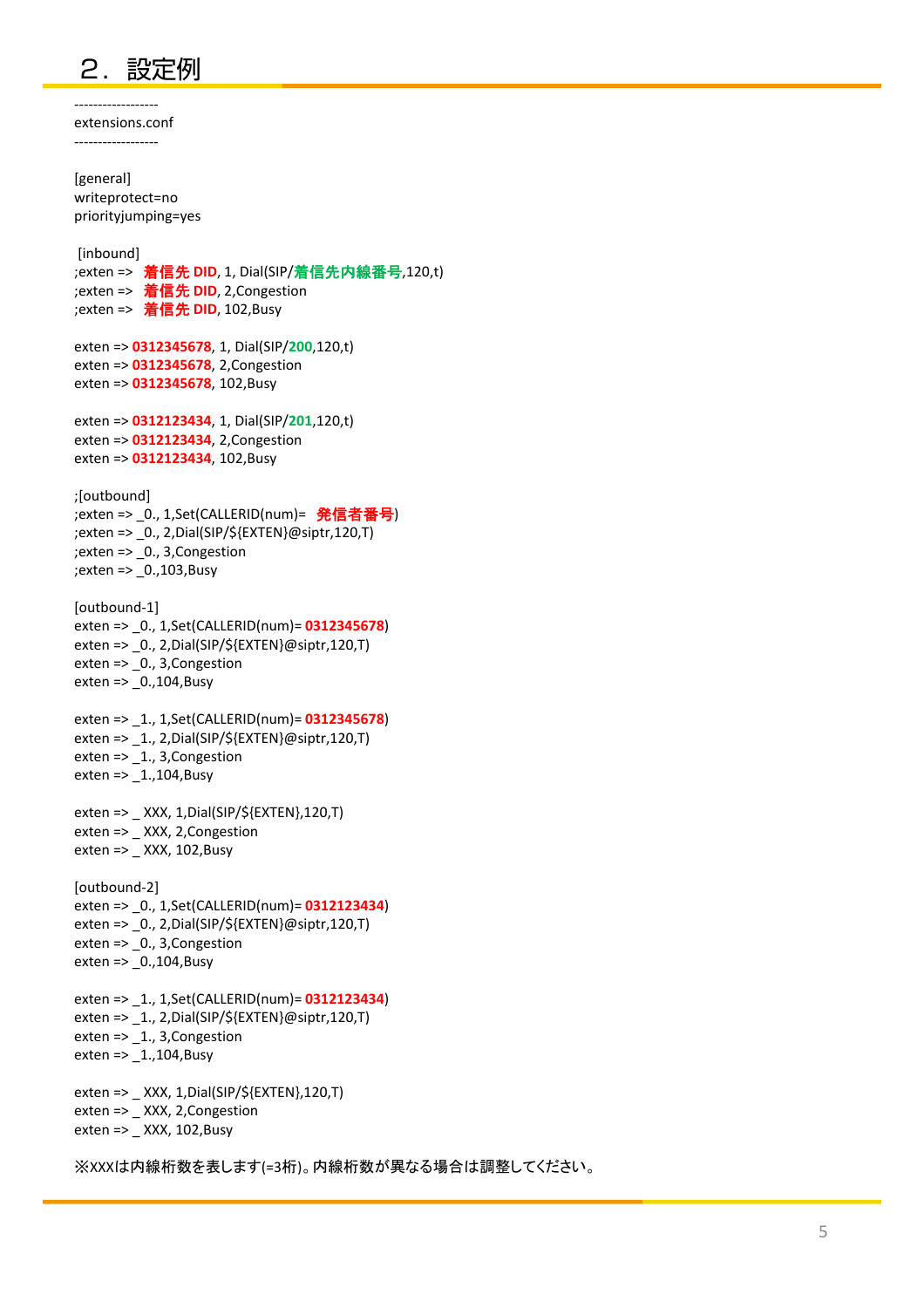#### **2.2. Asterisk** での グループごとに同時通話数を制限する設定例:

グループ1の外線発着信は 同時通話数を2通話に制限する。 グループ2の外線発着信は 同時通話数を3通話に制限する。

| ▪グループ1∶ | 同時通話数<br>内線<br>電話番号 | $201 \sim 202$<br>$03 - 1234 - 5678$ |
|---------|---------------------|--------------------------------------|
| ・グループ2: | 同時通話数<br>内線<br>電話番号 | $301 \sim 302$<br>$03 - 1212 - 3434$ |

SIP トランク ユニーク: **00001234567** SIP サーバ: *voip0000.cloudpbx.com*

------------- sip.conf

--------------

[general] allowguest=no maxexpirey=3600 defaultexpirey=3600 context=extd port=5060 bindaddr=0.0.0.0 srvlookup=yes disallow=all allow=ulaw language=jp

register=><mark>00001234567</mark>:password@ *voidpbx.com /00001234567* 

#### [**00001234567**]

type=friend username=**00001234567**  secret=password host= *v* 

insecure=port,invite context=inbound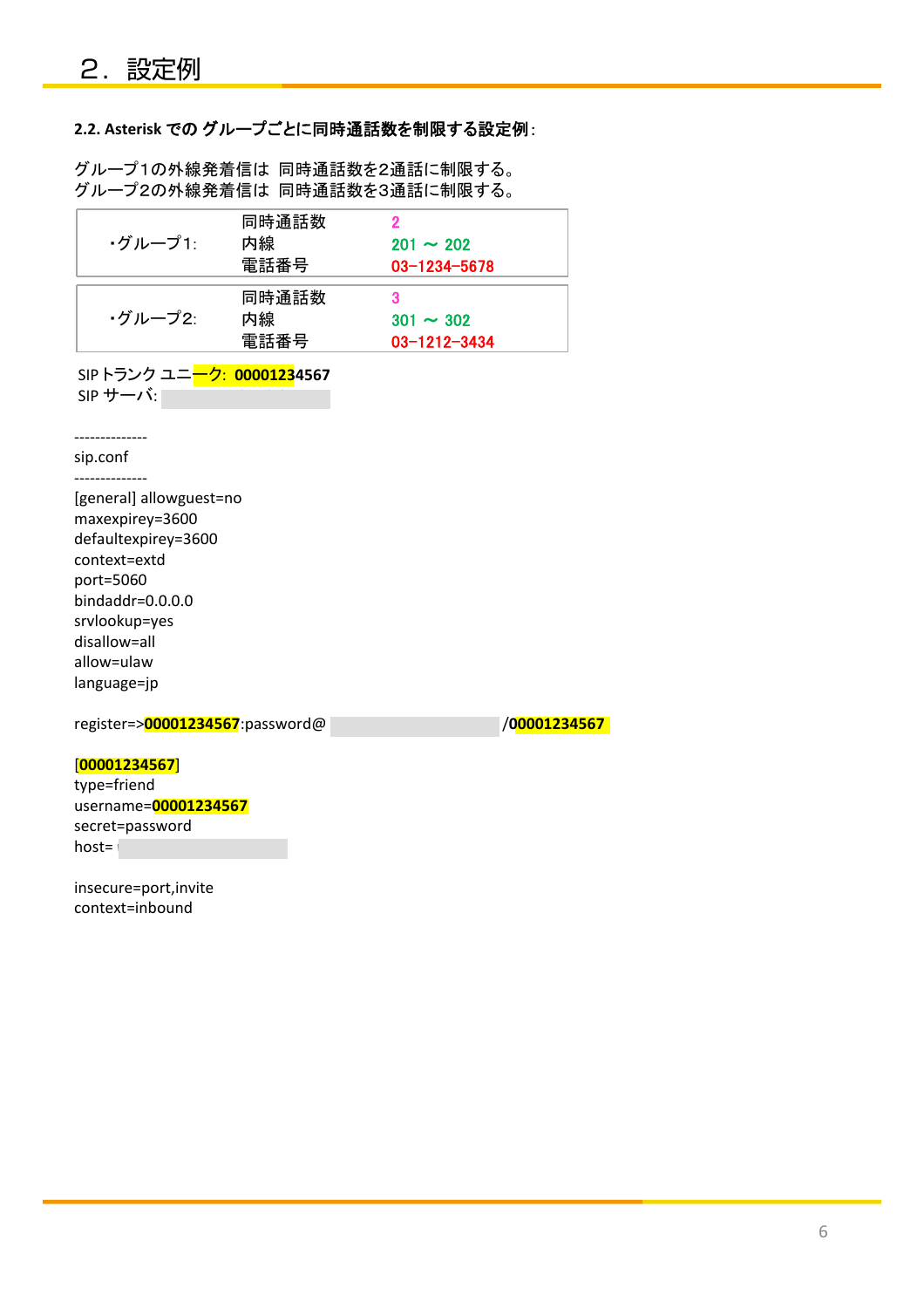## 2. 設定例

## ; グループ1内線

[**201**] type=friend context=group1\_outbound username=**201** secret=password host=dynamic

#### [**202**]

type=friend context=group1\_outbound username=**202** secret=password host=dynamic

#### ; グループ2内線

[**301**] type=friend context=group2\_outbound username=**301** secret=password host=dynamic

#### [**302**]

type=friend context=group2\_outbound username=**302** secret=password host=dynamic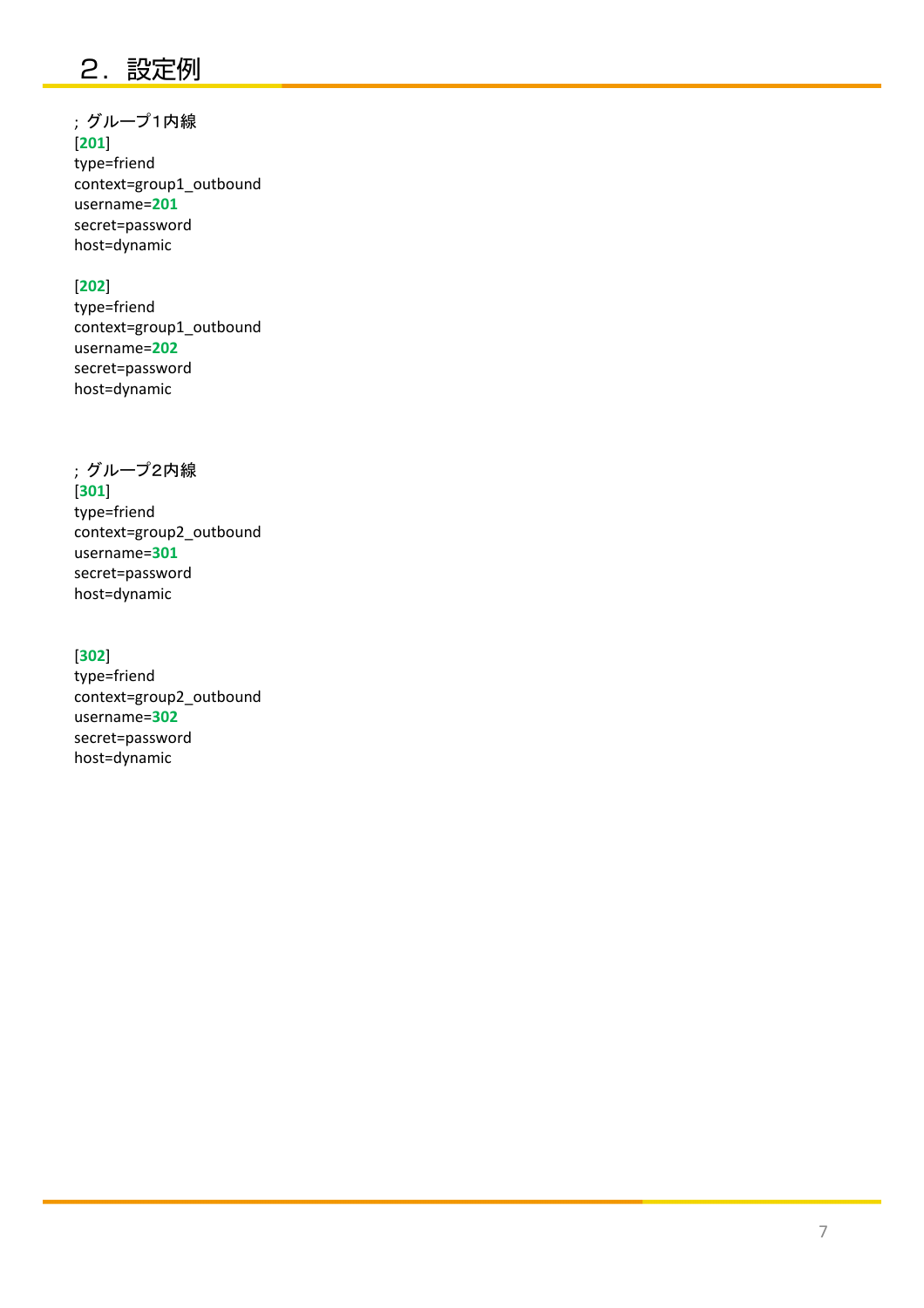

--------------

extensions.conf --------------

[general] writeprotect=no priorityjumping=yes

#### **;** チャネル制限の例(着信)

[inbound]

```
; グループ1
exten => 0312345678, 1,NoOp(EXTEN: ${EXTEN})
exten => 0312345678, 2,Set(GROUP(CALLS)=GROUP1)
exten => 0312345678, 3,Set(CURRENTCALLS=${GROUP_COUNT(GROUP1@CALLS)}) 
exten => 0312345678, 4,Set(MAXCALLS=2)
exten => 0312345678, 5,ExecIf($[${CURRENTCALLS} > ${MAXCALLS}]?Hangup) 
exten => 0312345678, 6,Dial(SIP/201&SIP/202,120)
exten => 0312345678, 7,Congestion
exten => 0312345678,106,Busy
```
### **;** グループ2

```
exten => 0312123434, 1,NoOp(EXTEN: ${EXTEN})
exten => 0312123434, 2,Set(GROUP(CALLS)=GROUP2)
exten => 0312123434, 3,Set(CURRENTCALLS=${GROUP_COUNT(GROUP2@CALLS)}) 
exten => 0312123434, 4,Set(MAXCALLS=3)
exten => 0312123434, 5,ExecIf($[${CURRENTCALLS} > ${MAXCALLS}]?Hangup) 
exten => 0312123434 , 6,Dial(SIP/ 301&SIP/302,120)
exten => 0312123434, 7,Congestion 
exten => 0312123434,106,Busy
```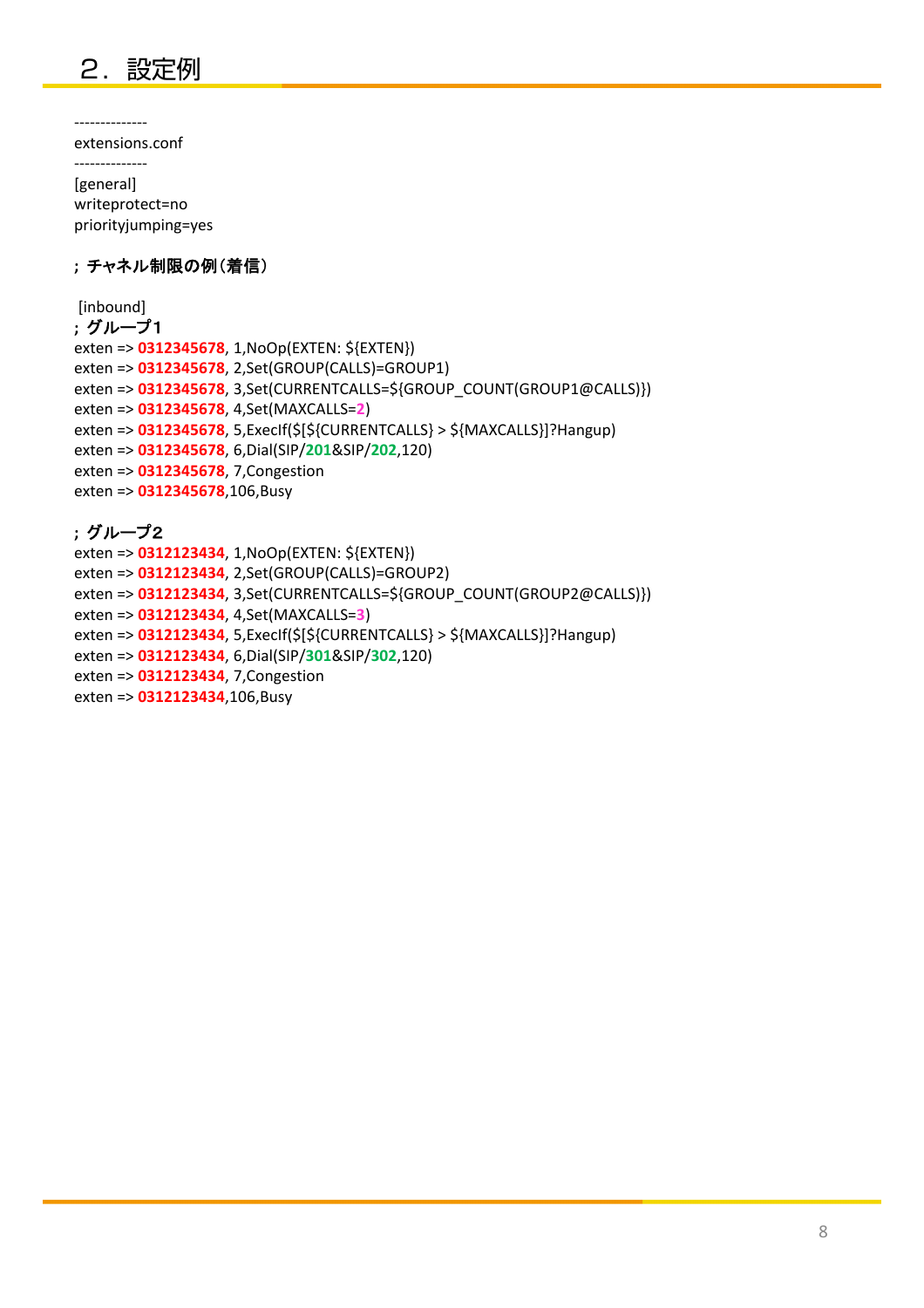```
; チャネル制限の例(発信)
; グループ1
[group1_outbound]
exten => _0., 1,Set(CALLERID(num)=0312345678)
exten => 0., 2,Set(CALLERID=GROUP1)
exten => 0., 3,Set(GROUP=GROUP1)
exten => _0., 4,Set(CURRENTCALLS=${GROUP_COUNT(GROUP1@CALLS)})
exten => 0., 5,Set(MAXCALLS=2)
exten => 0., 6,ExecIf($[${CURRENTCALLS} > ${MAXCALLS}] | Hangup)
exten => _0., 7,Dial(SIP/${EXTEN}@0001234567,120)
exten => _0., 8,Congestion
exten => _0.,106,Busy
exten => _1., 1,Set(CALLERID(num)=0312345678)
exten => 1., 2,Set(CALLERID=GROUP1)
exten => 1., 3,Set(GROUP=GROUP1)
exten => 1., 4,Set(CURRENTCALLS=${GROUP_COUNT(GROUP1@CALLS)})
exten => 1., 5, Set(MAXCALLS=2)exten => 1., 6,ExecIf($[${CURRENTCALLS} > ${MAXCALLS}] | Hangup)
exten => _1., 7,Dial(SIP/${EXTEN}@0001234567,120)
exten => _1., 8,Congestion
exten => 1.,106,Busy
exten => _ XXX, 1,Dial(SIP/${EXTEN},120,T)
exten => XXX, 2, Congestion
exten =>XXX, 102, Busy
; グループ2
[group2_outbound]
exten => _0., 1,Set(CALLERID(num)=0312123434)
exten => 0., 2,Set(CALLERID=GROUP2)
exten => 0., 3,Set(GROUP=GROUP2)
exten => 0., 4,Set(CURRENTCALLS=${GROUP_COUNT(GROUP2@CALLS)})
exten => 0., 5,Set(MAXCALLS=3)
exten => 0., 6,ExecIf($[${CURRENTCALLS} > ${MAXCALLS}] | Hangup)
exten => _0., 7,Dial(SIP/${EXTEN}@0001234567,120)
exten => 0., 8, Congestion
exten => _0.,106,Busy
exten => _1., 1,Set(CALLERID(num)=0312123434)
exten => 1., 2,Set(CALLERID=GROUP2)
exten => 1., 3,Set(GROUP=GROUP2)
exten => _1., 4,Set(CURRENTCALLS=${GROUP_COUNT(GROUP2@CALLS)})
exten = > 1., 5, Set(MAXCALLS=3)exten => 1., 6,ExecIf($[${CURRENTCALLS} > ${MAXCALLS}] | Hangup)
exten => _1., 7,Dial(SIP/${EXTEN}@0001234567,120)
exten => 1., 8,Congestion
exten => 1.,106,Busy
exten => _ XXX, 1,Dial(SIP/${EXTEN},120,T)
exten => XXX, 2, Congestion
exten => _ XXX, 102,Busy
```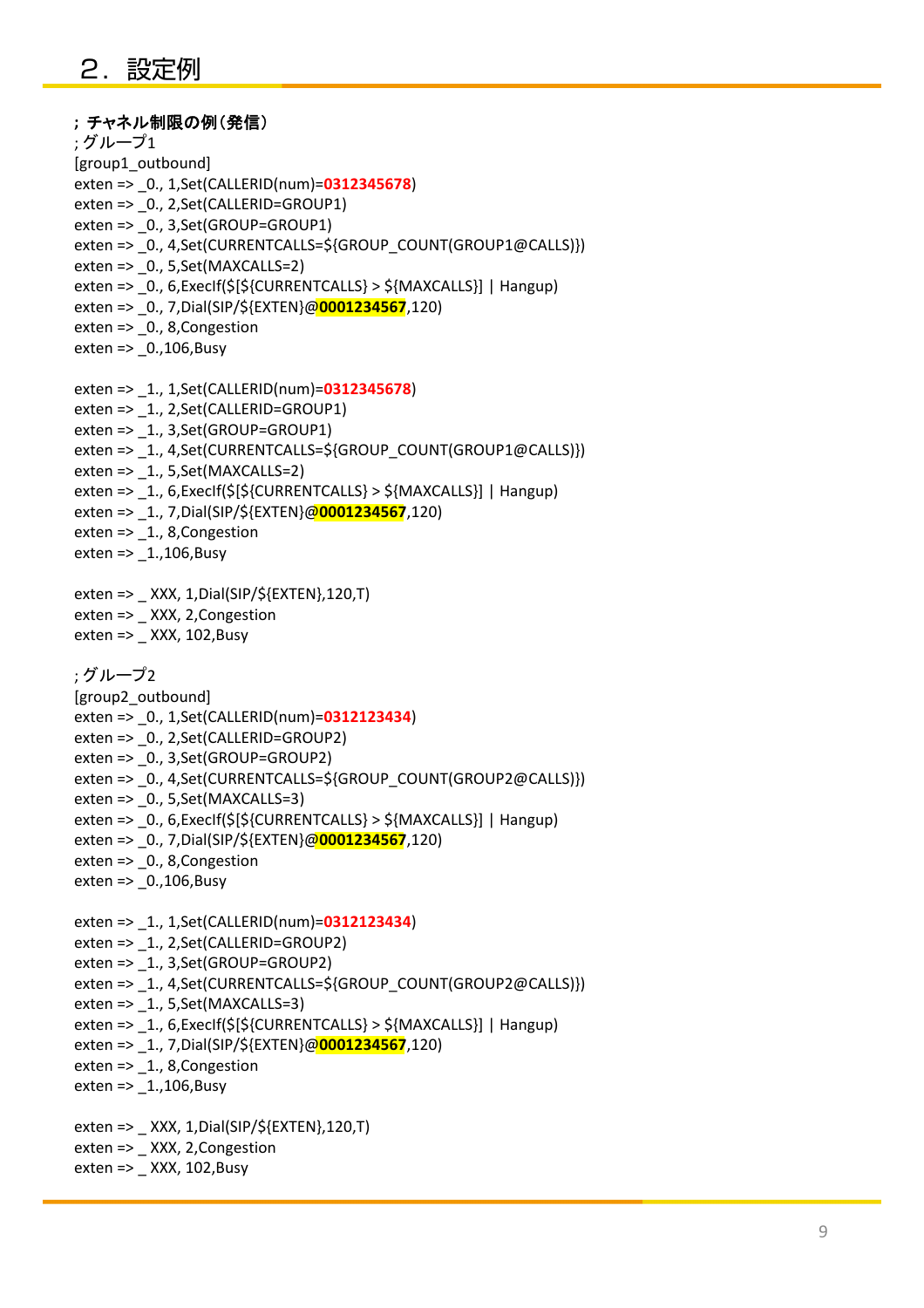## **2.3. Trixbox** でのアカウント設定例:

### **2.3.1.** ユニーク 設定例

|                  |                               |                                                                      |                     |                             |                                                                                                          |                      | HUD <sub>Q</sub> |
|------------------|-------------------------------|----------------------------------------------------------------------|---------------------|-----------------------------|----------------------------------------------------------------------------------------------------------|----------------------|------------------|
|                  |                               |                                                                      |                     |                             | (1) Your trixbox Pro network may not be configured to work with SIP or IAX2 VoIP providers. [learn more] |                      |                  |
|                  |                               |                                                                      |                     |                             |                                                                                                          |                      |                  |
|                  |                               | Watch a video demonstration of adding a VoIP trunk!                  |                     |                             |                                                                                                          |                      |                  |
|                  |                               |                                                                      |                     |                             | Welcome to your VoIP Accounts area. From this screen you will be able to see your existing VoIP          |                      |                  |
|                  |                               | Accounts as well as add new VolP Accounts - now of type SIP or IAX21 |                     |                             |                                                                                                          |                      |                  |
|                  | <b>Update VoIP Account</b>    |                                                                      |                     |                             |                                                                                                          |                      |                  |
|                  | Route Name <sup>2</sup>       |                                                                      |                     | Provider <sup>2</sup> Other |                                                                                                          | $V$ SP<br>$\sim$     |                  |
|                  | Username <sup>7</sup>         |                                                                      |                     | Register <sup>?</sup>   ves |                                                                                                          | ×                    |                  |
|                  |                               | Password 00000000                                                    |                     |                             | Server <sup>7</sup> - Server                                                                             |                      |                  |
| Advanced         |                               |                                                                      |                     |                             |                                                                                                          |                      |                  |
|                  |                               |                                                                      |                     |                             |                                                                                                          |                      |                  |
|                  |                               |                                                                      |                     |                             |                                                                                                          |                      |                  |
|                  |                               |                                                                      | Update VoIP Account |                             |                                                                                                          |                      |                  |
|                  |                               |                                                                      |                     |                             |                                                                                                          |                      |                  |
|                  | <b>Showing 1 VoIP Account</b> |                                                                      |                     |                             |                                                                                                          |                      |                  |
| Delete Name<br>ж | being corps 10.041            | Provider<br>other                                                    | Direction<br>both   | Type<br>SIP                 | Host<br>voipbillin mailer are igo                                                                        | Status<br>Registered |                  |
|                  |                               |                                                                      |                     |                             |                                                                                                          |                      |                  |
|                  |                               |                                                                      |                     |                             |                                                                                                          |                      |                  |
|                  |                               |                                                                      |                     |                             |                                                                                                          |                      |                  |
|                  |                               |                                                                      |                     |                             |                                                                                                          |                      |                  |

図 2: ユニーク 設定例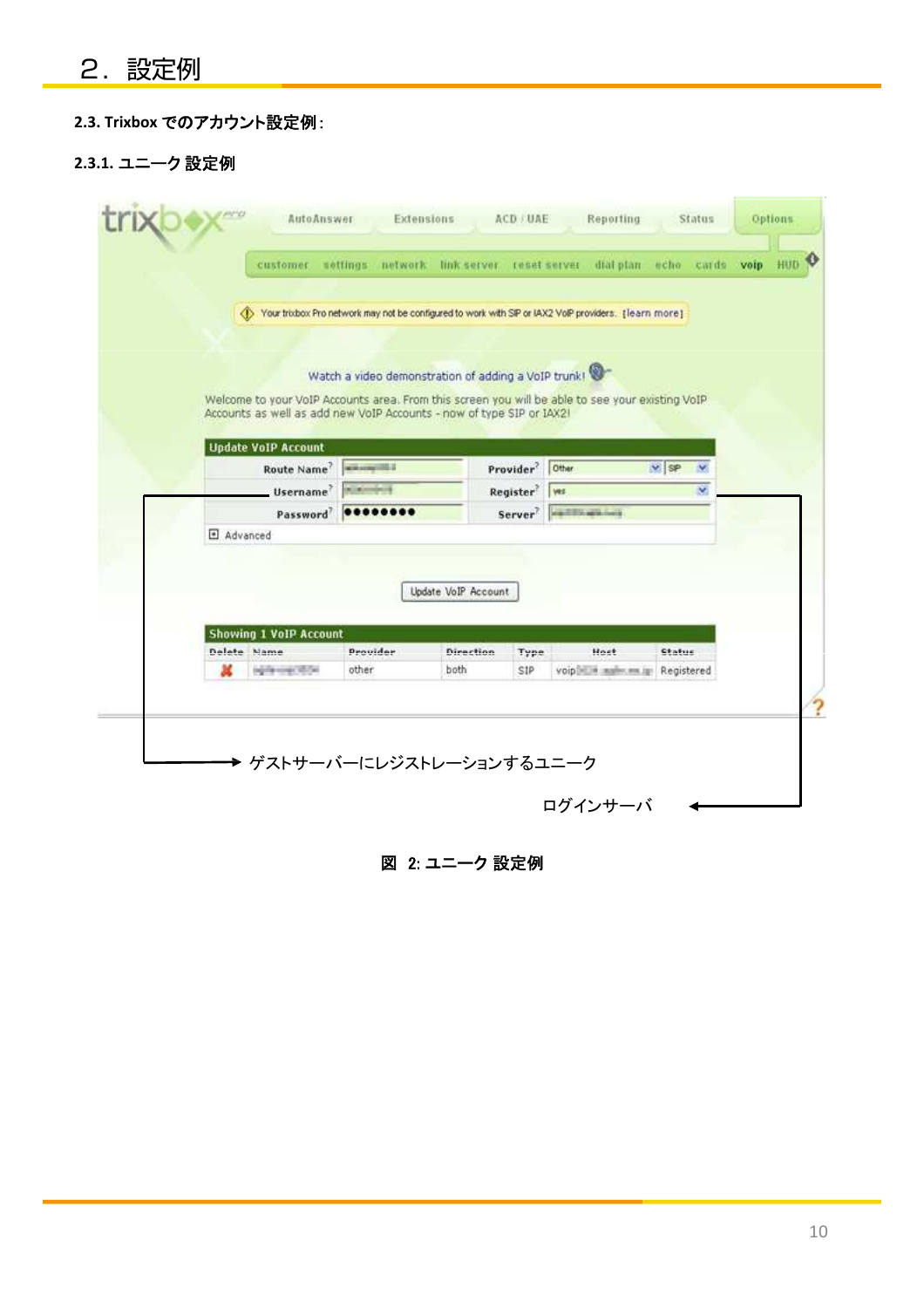## **2.3.2.** 電話番号・ユーザー**PBX** 内線設定例

|                     |                         |                                                       |                          |      | 4 phone numbers deleted.                  |               |                                                                                                                    |          |                           |
|---------------------|-------------------------|-------------------------------------------------------|--------------------------|------|-------------------------------------------|---------------|--------------------------------------------------------------------------------------------------------------------|----------|---------------------------|
|                     |                         |                                                       |                          |      | Watch a video demonstration of this page! |               |                                                                                                                    |          |                           |
|                     |                         | such as for Caller-ID and DIDs (Direct Inward Dials). |                          |      |                                           |               | Any phone number used by trixbox Pro must be added to the table below. These phone numbers are used in many places |          |                           |
|                     | <b>Add Phone Number</b> |                                                       |                          |      |                                           |               |                                                                                                                    |          |                           |
| Number <sup>?</sup> |                         |                                                       | Type <sup>?</sup> VdP V. |      | Description <sup>?</sup>                  |               | Verify <sup>7</sup>                                                                                                | 固        | Primary <sup>7</sup> no W |
|                     |                         | Note: To add a range of phone numbers, read this."    |                          |      |                                           |               |                                                                                                                    |          |                           |
|                     |                         |                                                       |                          |      | Add Phone Number                          |               |                                                                                                                    |          |                           |
|                     |                         |                                                       |                          |      |                                           |               |                                                                                                                    |          |                           |
|                     |                         | <b>Showing 2 Phone Numbers</b>                        |                          |      |                                           |               |                                                                                                                    |          |                           |
|                     |                         |                                                       | Type                     | Ext. | Name                                      |               | <b>Description</b>                                                                                                 | Verified | Edit                      |
| Del.                | Primary                 | <b>Phone Number</b>                                   |                          |      |                                           |               |                                                                                                                    | no       |                           |
| o                   |                         | 033788-3788                                           | VoIP                     | 5001 | network                                   | $\frac{1}{2}$ |                                                                                                                    |          | s.                        |
| п                   |                         | 038 1208 12101                                        | VoIP                     | 5002 | network                                   | ωï            |                                                                                                                    | no       | s.                        |
| □                   | <b>Check All</b>        |                                                       |                          |      |                                           |               |                                                                                                                    |          |                           |
|                     |                         |                                                       |                          |      |                                           |               |                                                                                                                    |          |                           |
|                     |                         |                                                       |                          |      | Delete Checked                            |               |                                                                                                                    |          |                           |

### 図 3:電話番号・ユーザーPBX 内線設定例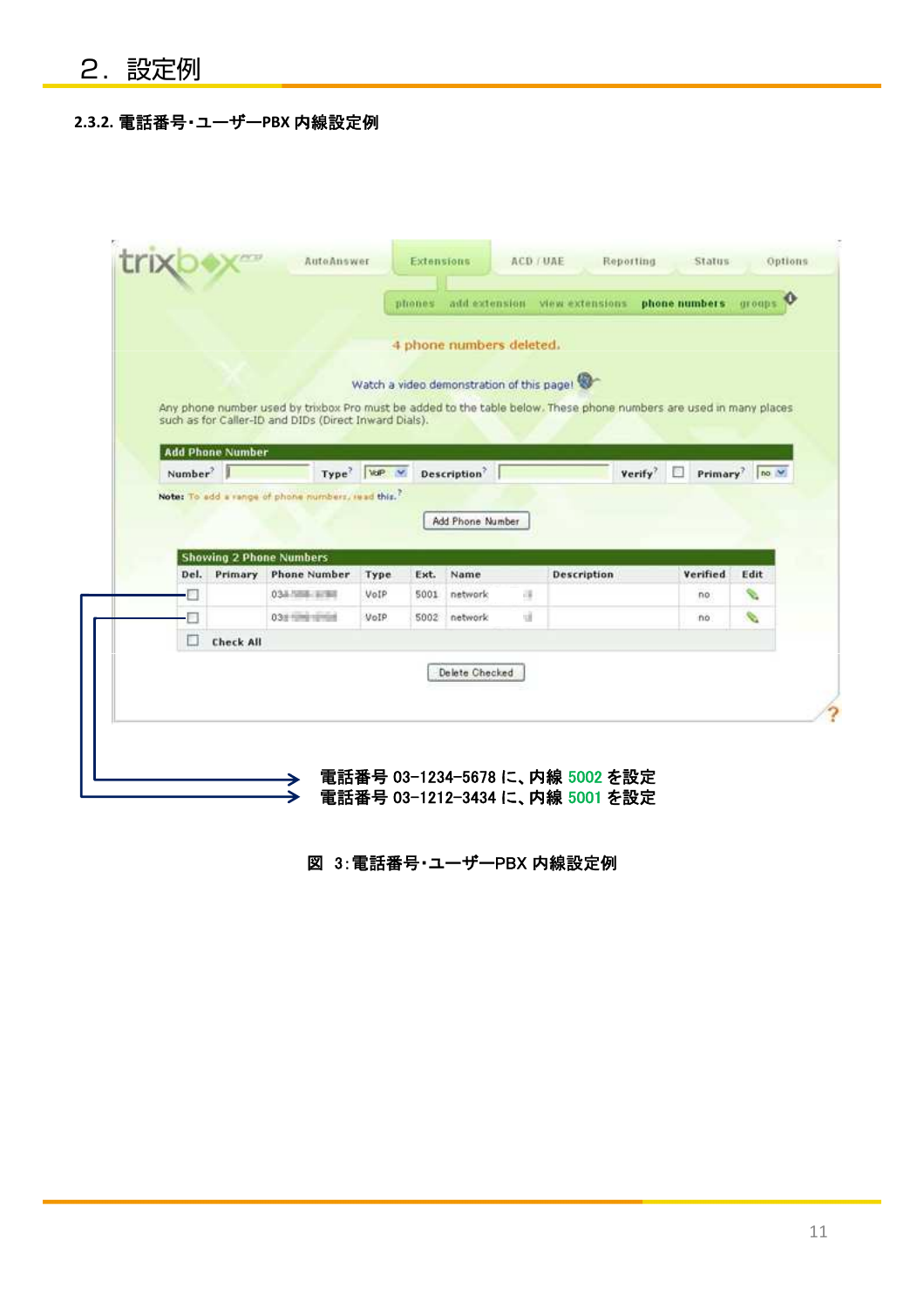### **2.3.3.** ユーザー**PBX** 内線の設定例

|                                                      | <b>Viewing Extension: 5001</b> | <b>Extension Options</b>  |                                           |  |  |  |  |
|------------------------------------------------------|--------------------------------|---------------------------|-------------------------------------------|--|--|--|--|
| <b>Extension Number</b> 500                          | $ $ LOGIN                      | Ring Type                 | Ringing<br>×                              |  |  |  |  |
| <b>Description</b>                                   |                                | <b>Ring Seconds</b>       | 20 seconds<br>×                           |  |  |  |  |
| First / Last Name <sup>7</sup><br><b>CARD IV</b>     |                                | Call Forwarding           | distint<br>$\mathcal{M}$                  |  |  |  |  |
| Web Username                                         | <b>Sherifford</b>              | Department <sup>®</sup>   | $\infty$<br>$-$ None --                   |  |  |  |  |
| Web Password                                         |                                | Queue Auto-logoff         | $\sim$<br>dirabled                        |  |  |  |  |
| <b>Employee Email</b>                                |                                | Queue Ignore-if-busy      | yes O<br>no                               |  |  |  |  |
| Instant Messenger                                    |                                | <b>Queue Pwd Required</b> | yes O<br>no                               |  |  |  |  |
| <b>Employee Mobile</b>                               |                                | In Name Directory         | $no$ <sup><math>O</math></sup><br>yes (e) |  |  |  |  |
| Mobile SMS Email                                     | $-$ Select $-$                 | In Company Directory      | yes $\circledcirc$<br>no                  |  |  |  |  |
| Inbound Phone No.                                    | <b>HOW AND HOWEVER BROWN</b>   | In Blast Group            | $no$ $\odot$<br>yes O                     |  |  |  |  |
| <b>Dutbound Caller-ID</b>                            | v.<br><b>ESPARFORD</b>         | In HUD                    | yes $\odot$<br>no                         |  |  |  |  |
| Phones / Devices <sup>7</sup> -SP/SOFTPICNEOT (x600) | M.                             | Voicemail Enabled         | yes (0)<br>no                             |  |  |  |  |
|                                                      | <b>Voicemail Settings</b>      | <b>Advanced Settings</b>  |                                           |  |  |  |  |
| Voicemail Box <sup>2</sup> 500                       | $\mathcal{M}$                  |                           | NAT <sup>?</sup> vs (defulf)<br>×         |  |  |  |  |
| Voicemail Password <sup>?</sup> 0000 *numbers only   |                                | DTMF Mode                 | rfc2833 (default) M:                      |  |  |  |  |
| Voicemail Email                                      |                                | Qualify <sup>7</sup>      | yes (0)<br>no                             |  |  |  |  |
| Voicemail Pager Email                                |                                | Queue Press-to-accept     | yes O<br>$no$ $\circledcirc$              |  |  |  |  |
| <b>Email Attachments</b>                             | $no$ $\odot$<br>yes O          | Multiple Queue Calls'     | yes O no O                                |  |  |  |  |
| Delete When Emailed                                  | $no$ $\odot$<br>yes O          | <b>Private Extension</b>  | yes $O$ no $O$                            |  |  |  |  |
| Enable CallReturn                                    | $yes$ $\odot$<br>$no$ $O$      | Visual-only Extension     | no<br>yes U                               |  |  |  |  |
| Enable CallOut' yes                                  | $no$ $\odot$                   | SIP Password              | distantiation                             |  |  |  |  |
|                                                      |                                | <b>Update Extension</b>   |                                           |  |  |  |  |

図 4:ユーザーPBX 内線(5001)の設定

着信先 DID"0312123434"に着信したときに、内線 5001 を呼び出す。 内線 5001 から発信するときは発信者番号に"0312123434"を設定して発信させる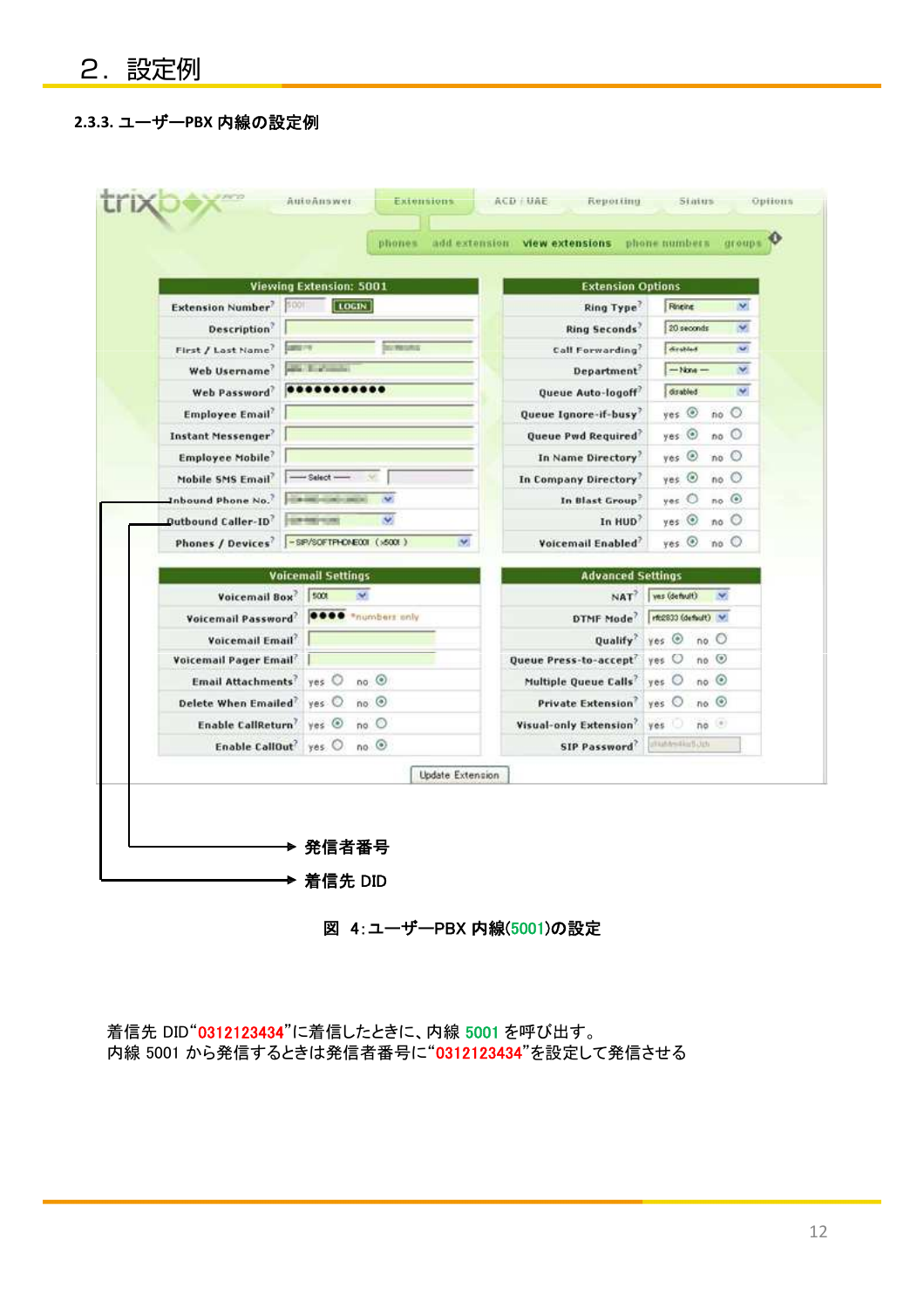### **2.3.3.** ユーザー**PBX** 内線の設定例

|                                          | <b>Viewing Extension: 5002</b>       |                                 | <b>Extension Options</b>          |                    |              |  |
|------------------------------------------|--------------------------------------|---------------------------------|-----------------------------------|--------------------|--------------|--|
| <b>Extension Number<sup>?</sup></b> 5002 | <b>LOGIN</b>                         |                                 | Ring Type?                        | <b>Ringing</b>     | $\checkmark$ |  |
| Description <sup>?</sup>                 |                                      |                                 | Ring Seconds <sup>?</sup>         | 20 seconds         | $\checkmark$ |  |
| First / Last Name?                       | networks<br>$a$ gile $-2$            |                                 | Call Forwarding?                  | disabled           | $\vee$       |  |
| Web Username?                            | agilenetworks                        |                                 | Department <sup>?</sup>           | $-$ None $-$       | $\checkmark$ |  |
| Web Password?                            |                                      |                                 | Queue Auto-logoff                 | disabled           | $\checkmark$ |  |
| Employee Email?                          |                                      |                                 | Queue Ignore-if-busy <sup>?</sup> | $yes$ $\odot$      | no           |  |
| Instant Messenger <sup>?</sup>           |                                      |                                 | Queue Pwd Required?               | $yes$ $\odot$      | $no$ $O$     |  |
| Employee Mobile?                         |                                      |                                 | In Name Directory?                | yes                | no           |  |
| Mobile SMS Email?                        | $-$ Select $-$                       |                                 | In Company Directory'             | yes $\odot$        | no           |  |
| Inbound Phone No. <sup>?</sup>           | 034-590-0938 (x5002)<br>$\mathbf{v}$ |                                 | In Blast Group?                   | yes O              | no           |  |
| Outbound Caller-ID?                      | $\checkmark$<br>034-590-0938         |                                 | In HUD                            | yes <sup>1</sup> O | $no$ O       |  |
| Phones / Devices <sup>?</sup>            | -SIP/SOFTPHONE002 (x5002)<br>×       |                                 | Voicemail Enabled                 | yes O              | no           |  |
|                                          | <b>Advanced Settings</b>             |                                 |                                   |                    |              |  |
|                                          |                                      | NAT? ves (default)              | $\overline{\mathbf{v}}$           |                    |              |  |
|                                          | DTMF Mode <sup>2</sup>               | rtc2833 (default)               |                                   |                    |              |  |
|                                          | Qualify?                             | $yes \odot$                     | no                                |                    |              |  |
|                                          | Queue Press-to-accept <sup>?</sup>   | yes O                           | no                                |                    |              |  |
|                                          | Multiple Queue Calls?                | $\gamma$ es $\circlearrowright$ | no                                |                    |              |  |
|                                          | <b>Private Extension</b>             | yes O                           | $no$ $\odot$                      |                    |              |  |
|                                          | Visual-only Extension?               | yes                             | no                                |                    |              |  |
|                                          | SIP Password                         | eipW39ndeFiW                    |                                   |                    |              |  |
|                                          |                                      |                                 |                                   |                    |              |  |
|                                          | Update Extension                     |                                 |                                   |                    |              |  |

図 5:ユーザーPBX 内線( 5002 )の設定

着信先 DID"0312123434"に着信したときに、内線 5002 を呼び出す。 内線 5001 から発信するときは発信者番号に"0312123434"を設定して発信させる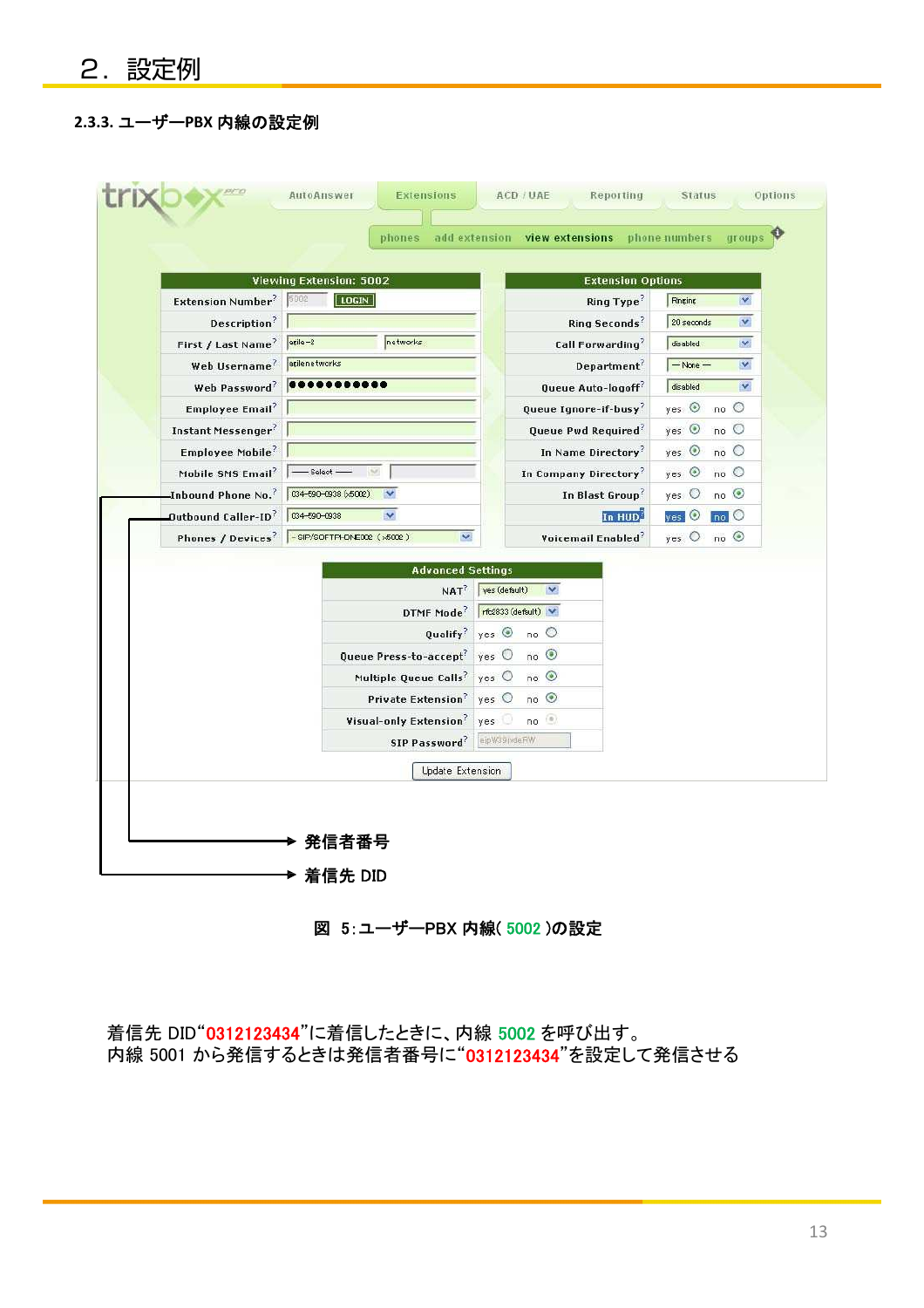#### **3.1.** ゲストサーバーへユーザー**PBX** の情報を登録する時の **SIP message**:

■ ゲストサーバーへユーザーPBX のユーザーを認証し、ユニーク 情報・アドレス情報を登録する。 ■ SIP メッセージの例は下記のとおり



図 6: ゲストサーバーへユーザーPBX の情報を登録する時の SIP message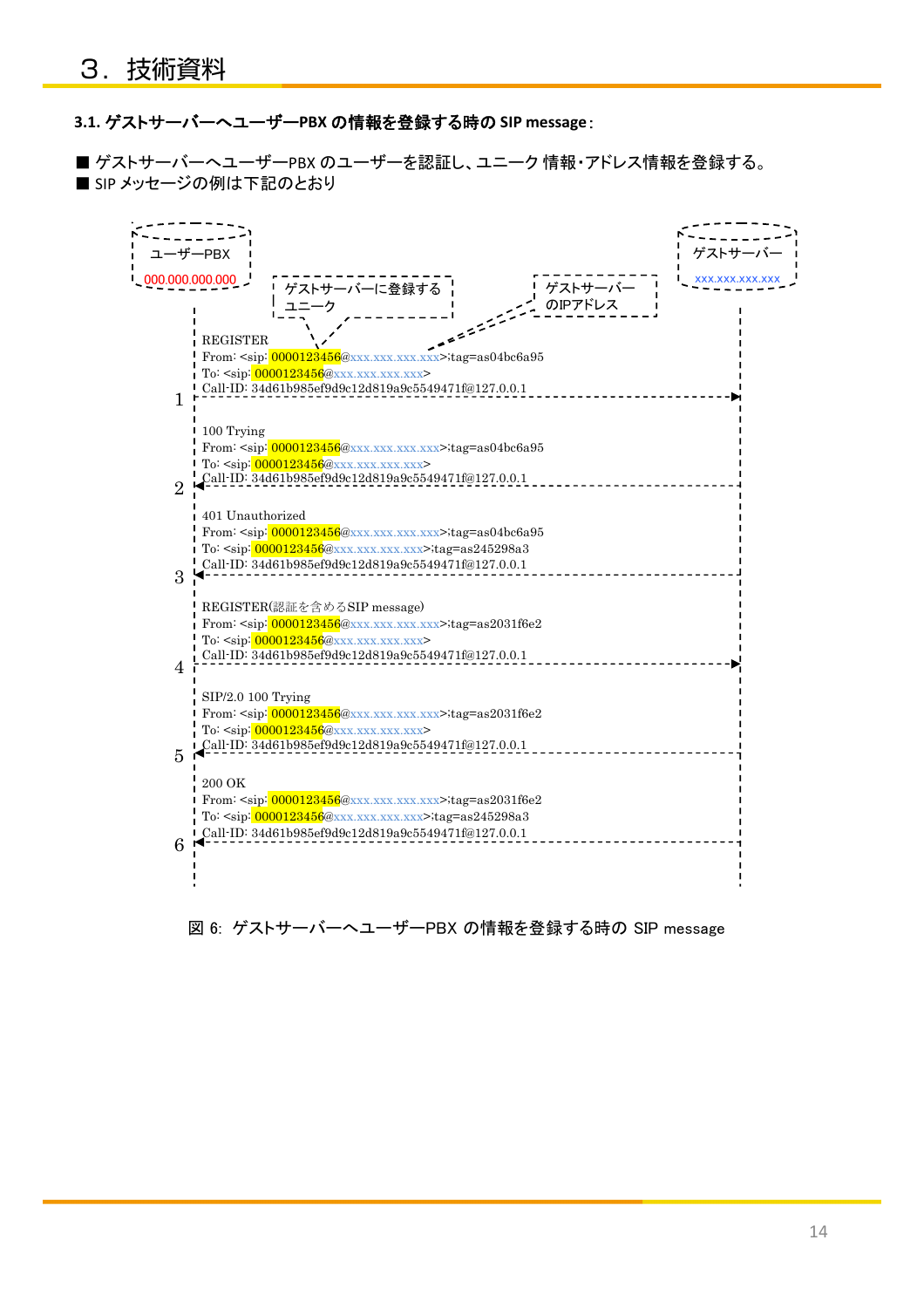#### **3.1.1. PBX → GUEST**

REGISTER sip:**xxx.xxx.xxx.xxx** SIP/2.0 Via: SIP/2.0/UDP 000.000.000.000:5060;branch=z9hG4bK4e9b3e05;rport From: <sip: 0000123456@**xxx.xxx.xxx.xxx**>;tag=as04bc6a95 To: <sip: 0000123456@**xxx.xxx.xxx.xxx**> Call-ID: 34d61b985ef9d9c12d819a9c5549471f@127.0.0.1 CSeq: 1749 REGISTER User-Agent: Asterisk PBX Max-Forwards: 70 Expires: 120 Contact: <sip: 0000123456@**000.000.000.000**> Event: registration Content-Length: 0

#### **3.1.2. GUEST → PBX**

SIP/2.0 100 Trying Via:SIP/2.0/UDP **000.000.000.000**:5060;branch=z9hG4bK4e9b3e05;received=**000.000.000.000**;rport=5060 From: <sip: 0000123456@**xxx.xxx.xxx.xxx**>;tag=as04bc6a95 To: <sip: 0000123456@**xxx.xxx.xxx.xxx**> Call-ID: 34d61b985ef9d9c12d819a9c5549471f@127.0.0.1 CSeq: 1749 REGISTER User-Agent: Asterisk PBX Allow: INVITE, ACK, CANCEL, OPTIONS, BYE, REFER, SUBSCRIBE, NOTIFY Supported: replaces Contact: <sip: 0000123456@**xxx.xxx.xxx.xxx**> Content-Length: 0

#### **3.1.3. GUEST → PBX**

SIP/2.0 401 Unauthorized Via: SIP/2.0/UDP **000.000.000.000**:5060;branch=z9hG4bK4e9b3e05;received=**000.000.000.000**;rport=5060 From: <sip: 0000123456@**xxx.xxx.xxx.xxx**>;tag=as04bc6a95 To: <sip: 0000123456@**xxx.xxx.xxx.xxx**>;tag=as245298a3 Call-ID: 34d61b985ef9d9c12d819a9c5549471f@127.0.0.1 CSeq: 1749 REGISTER User-Agent: Asterisk PBX Allow: INVITE, ACK, CANCEL, OPTIONS, BYE, REFER, SUBSCRIBE, NOTIFY Supported: replaces WWW-Authenticate: Digest algorithm=MD5, realm="  $v^2$ , nonce="3deff552" Content-Length: 0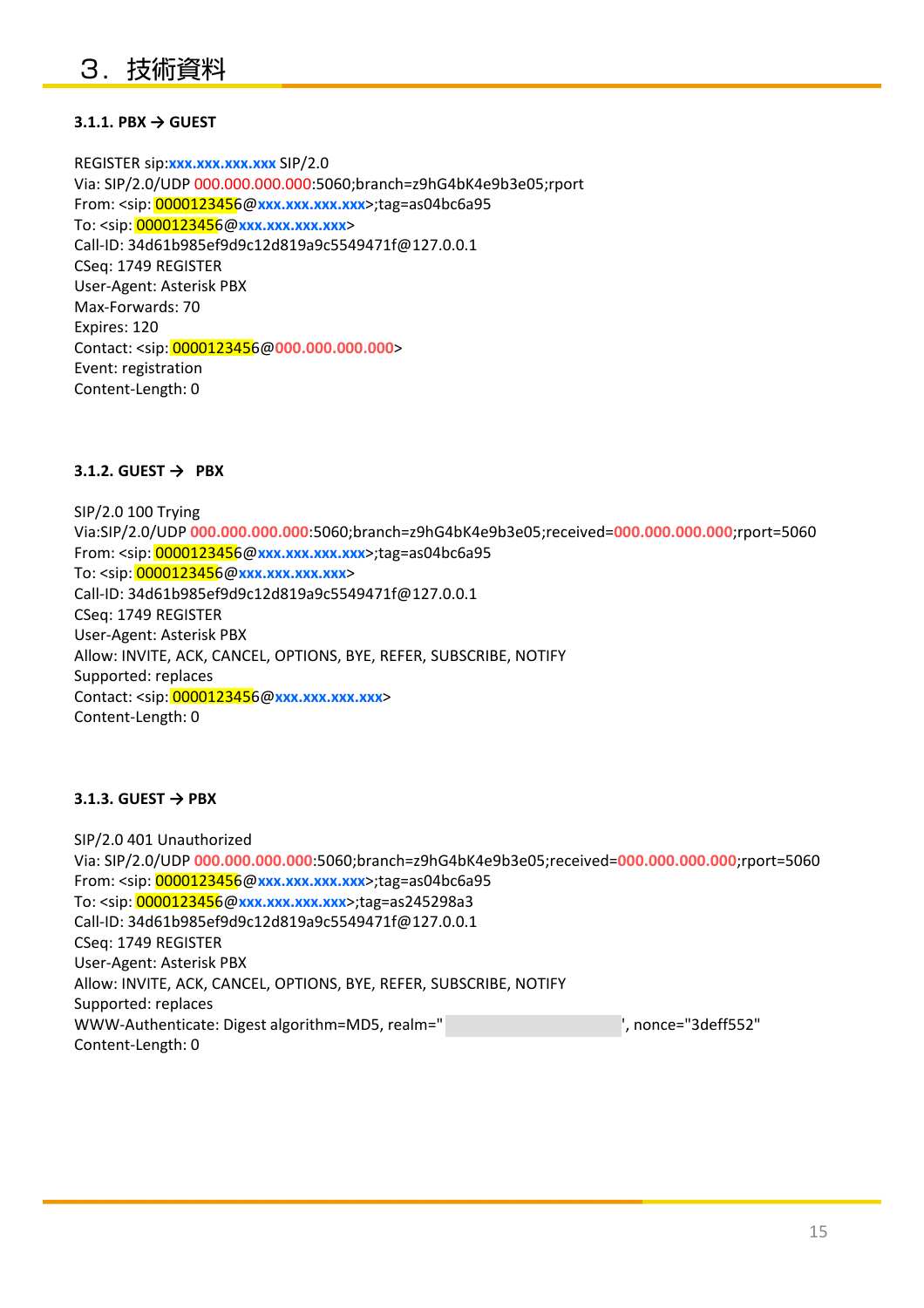#### **3.1.4. PBX → GUEST**

REGISTER sip: **xxx.xxx.xxx.xxx** SIP/2.0 Via: SIP/2.0/UDP 000.000.000.000:5060;branch=z9hG4bK1db71efa;rport From: <sip: 0000123456@**xxx.xxx.xxx.xxx** >;tag=as2031f6e2 To: <sip: 0000123456@**xxx.xxx.xxx.xxx** > Call-ID: 34d61b985ef9d9c12d819a9c5549471f@127.0.0.1 CSeq: 1750 REGISTER User-Agent: Asterisk PBX Max-Forwards: 70 Authorization: Digest username="0000123456", realm=" *voices and partition* and partition=MD5, uri="sip: **xxx.xxx.xxx.xxx**", nonce="3deff552", response="bace343abbe8362868dba84e58d7e056", opaque="" Expires: 120 Contact: <sip: 0000123456@000.000.000.000> Event: registration Content-Length: 0

#### **3.1.5. GUEST → PBX**

SIP/2.0 100 Trying Via:SIP/2.0/UDP 000.000.000.000:5060;branch=z9hG4bK1db71efa;received=000.000.000.000;rport=5060 From: <sip: 0000123456@**xxx.xxx.xxx.xxx** >;tag=as2031f6e2 To: <sip: 0000123456@**xxx.xxx.xxx.xxx** > Call-ID: 34d61b985ef9d9c12d819a9c5549471f@127.0.0.1 CSeq: 1750 REGISTER User-Agent: Asterisk PBX Allow: INVITE, ACK, CANCEL, OPTIONS, BYE, REFER, SUBSCRIBE, NOTIFY Supported: replaces Contact: <sip: 0000123456@**xxx.xxx.xxx.xxx** > Content-Length: 0

#### **3.1.6. GUEST → PBX**

SIP/2.0 200 OK Via: SIP/2.0/UDP **000.000.000.000**:5060;branch=z9hG4bK1db71efa;received=000.000.000.000;rport=5060 From: <sip: 0000123456@**xxx.xxx.xxx.xxx** >;tag=as2031f6e2 To: <sip: 0000123456@**xxx.xxx.xxx.xxx** >;tag=as245298a3 Call-ID: 34d61b985ef9d9c12d819a9c5549471f@127.0.0.1 CSeq: 1750 REGISTER User-Agent: Asterisk PBX Allow: INVITE, ACK, CANCEL, OPTIONS, BYE, REFER, SUBSCRIBE, NOTIFY Supported: replaces Expires: 120 Contact: <sip: 0000123456@000.000.000.000>;expires=120 Date: Mon, 05 Jul 2010 04:20:13 GMT Content-Length: 0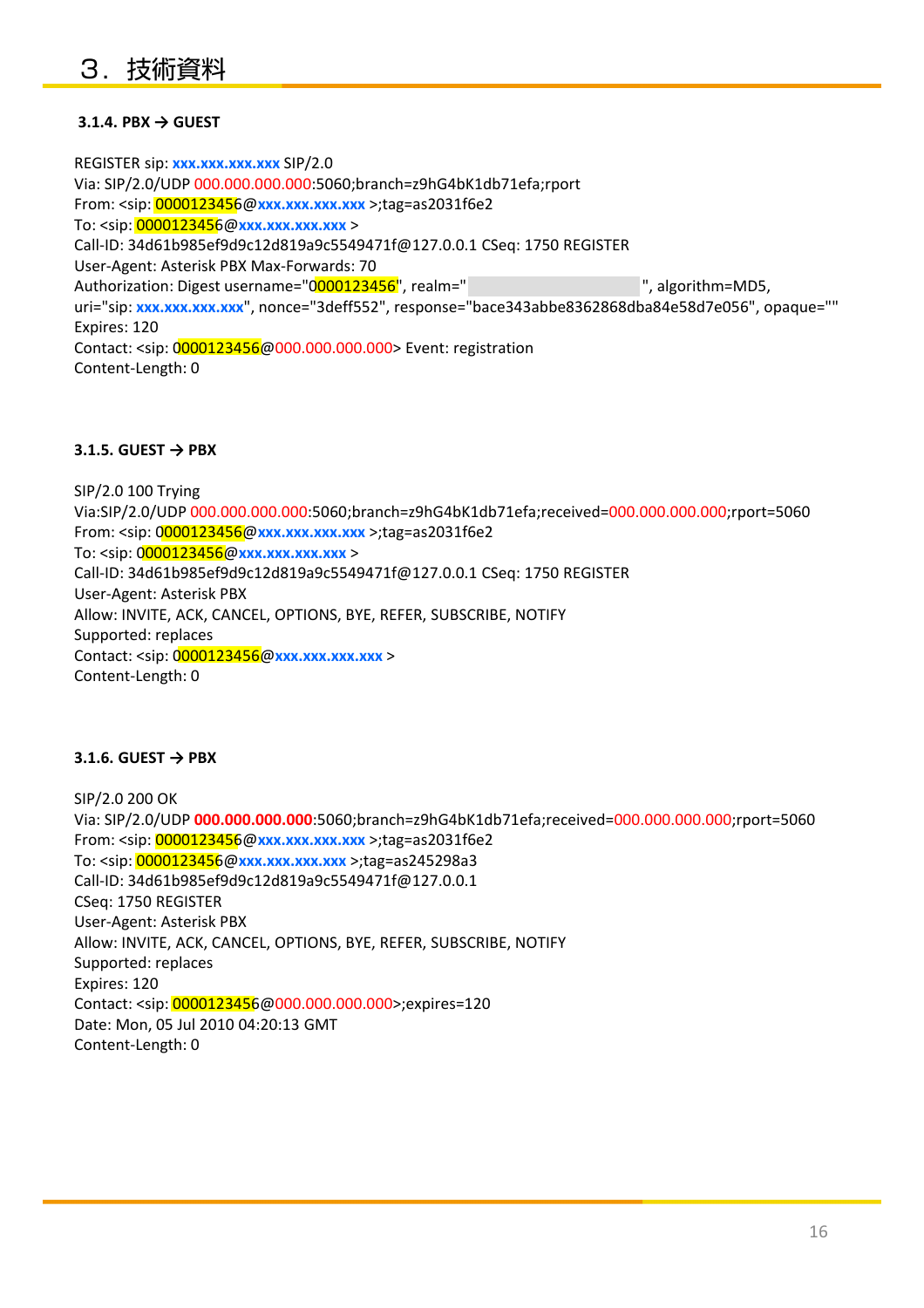|               | 3.2. ユーザーPBXからゲストサーバーへ発信するとき:<br>■ ユーザーPBX 側で発信者番号を From ヘッダに設定する  |                                                                         |                |                                                                                                                                                                                               |       |         |        |                   |
|---------------|--------------------------------------------------------------------|-------------------------------------------------------------------------|----------------|-----------------------------------------------------------------------------------------------------------------------------------------------------------------------------------------------|-------|---------|--------|-------------------|
|               | ■ From ヘッダの name フィールドの値は自由に設定できる                                  |                                                                         |                |                                                                                                                                                                                               |       |         |        |                   |
|               | From: "name" <sip: ip="" アドレスまたはドメイン名="" 発信者番号@ゲストサーバーの=""></sip:> |                                                                         |                |                                                                                                                                                                                               |       |         |        |                   |
|               | ■ SIP メッセージの例は下記のとおり                                               |                                                                         |                |                                                                                                                                                                                               |       |         |        |                   |
|               |                                                                    |                                                                         |                |                                                                                                                                                                                               |       |         |        |                   |
|               |                                                                    |                                                                         | Display Name は |                                                                                                                                                                                               |       |         |        |                   |
| ユーザーPBX       |                                                                    |                                                                         | 自由に設定できる       |                                                                                                                                                                                               | 発信者番号 | ゲストサーバの |        | ゲストサーバー           |
| 000.000.000.0 |                                                                    |                                                                         |                |                                                                                                                                                                                               |       | IPアドレス  |        | XXX, XXX, XXX, XX |
|               |                                                                    |                                                                         |                |                                                                                                                                                                                               |       |         |        |                   |
|               |                                                                    |                                                                         |                | INVITE From: "aiueo PBX" <sip:0312123434@xxx.xxx.xxx.xxx>;tag=as5dd4eaee To:</sip:0312123434@xxx.xxx.xxx.xxx>                                                                                 |       |         |        |                   |
|               |                                                                    | <sip:080aaaaxxxx@xxx.xxx.xxx.xxx></sip:080aaaaxxxx@xxx.xxx.xxx.xxx>     |                |                                                                                                                                                                                               |       |         |        |                   |
|               |                                                                    |                                                                         |                | Call-ID:6426c31c421e503b72515b46569f2ee0@xxx.xxx.xxx.xxx                                                                                                                                      |       |         |        |                   |
|               |                                                                    | 407 Proxy Authentication Required                                       |                |                                                                                                                                                                                               |       |         |        |                   |
| 発信先           |                                                                    |                                                                         |                | From: "aiueo PBX" <sip:0312123434@xxx.xxx.xxx.xxx>;tag=as5dd4eaee</sip:0312123434@xxx.xxx.xxx.xxx>                                                                                            |       |         |        |                   |
|               |                                                                    |                                                                         |                | To: <sip:080aaaaxxxx@xxx.xxx.xxx.xxx>;tag=as4abe0e65</sip:080aaaaxxxx@xxx.xxx.xxx.xxx>                                                                                                        |       |         |        |                   |
| 2             |                                                                    |                                                                         |                | Call-ID: 6426c31c421e503b72515b46569f2ee0@xxx.xxx.xxx.xxx                                                                                                                                     |       |         |        |                   |
|               | $\rm{ACK}$                                                         |                                                                         |                |                                                                                                                                                                                               |       |         |        |                   |
|               |                                                                    |                                                                         |                | From: "aiueo PBX" <sip:0312123434@xxx.xxx.xxx.xxx>;tag=as5dd4eaee<br/>To: <sip:080aaaaxxxx@xxx.xxx.xxx.xxx>;tag=as4abe0e65</sip:080aaaaxxxx@xxx.xxx.xxx.xxx></sip:0312123434@xxx.xxx.xxx.xxx> |       |         |        |                   |
|               |                                                                    |                                                                         |                | Call-ID: 6426c31c421e503b72515b46569f2ee0@xxx.xxx.xxx.xxx                                                                                                                                     |       |         |        |                   |
| 3             | INVITE(認証を含めるSIPメッセージ)                                             |                                                                         |                |                                                                                                                                                                                               |       |         |        |                   |
|               |                                                                    |                                                                         |                | From: "aiueo PBX" <sip:0312123434@xxx.xxx.xxx.xxx>;tag=as5dd4eaee</sip:0312123434@xxx.xxx.xxx.xxx>                                                                                            |       |         |        |                   |
|               |                                                                    | To: <sip:080aaaaxxxx@xxx.xxx.xxx.xxx></sip:080aaaaxxxx@xxx.xxx.xxx.xxx> |                |                                                                                                                                                                                               |       |         |        |                   |
|               |                                                                    |                                                                         |                | Call-ID: 6426c31c421e503b72515b46569f2ee0@xxx.xxx.xxx.xxx                                                                                                                                     |       |         |        |                   |
| 4             | 100 Trying                                                         |                                                                         |                |                                                                                                                                                                                               |       |         |        |                   |
|               |                                                                    |                                                                         |                | From: "aiueo PBX" <sip:0312123434@xxx.xxx.xxx.xxx>;tag=as5dd4eaee</sip:0312123434@xxx.xxx.xxx.xxx>                                                                                            |       |         |        |                   |
|               |                                                                    | To: <sip:080aaaaxxxx@xxx.xxx.xxx.xxx></sip:080aaaaxxxx@xxx.xxx.xxx.xxx> |                |                                                                                                                                                                                               |       |         |        |                   |
| 5             |                                                                    |                                                                         |                | Call-ID: 6426c31c421e503b72515b46569f2ee0@xxx.xxx.xxx.xxx                                                                                                                                     |       |         |        |                   |
|               | 180 Ringing                                                        |                                                                         |                |                                                                                                                                                                                               |       |         |        |                   |
|               |                                                                    |                                                                         |                | From: "aiueo PBX" <sip:0312123434@xxx.xxx.xxx.xxx>;tag=as5dd4eaee</sip:0312123434@xxx.xxx.xxx.xxx>                                                                                            |       |         |        |                   |
|               |                                                                    |                                                                         |                | To: <sip:080aaaaxxxx@xxx.xxx.xxx.xxx>;tag=as54380085<br/>Call-ID: 6426c31c421e503b72515b46569f2ee0@xxx.xxx.xxx.xxx</sip:080aaaaxxxx@xxx.xxx.xxx.xxx>                                          |       |         |        |                   |
| 6             |                                                                    |                                                                         |                |                                                                                                                                                                                               |       |         |        |                   |
|               | 183 Session Progress                                               |                                                                         |                | From: "aiueo PBX" <sip:0312123434@xxx.xxx.xxx.xxx>;tag=as5dd4eaee</sip:0312123434@xxx.xxx.xxx.xxx>                                                                                            |       |         |        |                   |
|               |                                                                    |                                                                         |                | To: <sip:080aaaaxxxx@xxx.xxx.xxx.xxx>;tag=as54380085</sip:080aaaaxxxx@xxx.xxx.xxx.xxx>                                                                                                        |       |         |        |                   |
|               |                                                                    |                                                                         |                | Call-ID: 6426c31c421e503b72515b46569f2ee0@xxx.xxx.xxx.xxx                                                                                                                                     |       |         |        |                   |
|               | 200 OK                                                             |                                                                         |                |                                                                                                                                                                                               |       |         |        |                   |
|               |                                                                    |                                                                         |                | From: "aiueo PBX" <sip:0312123434@xxx.xxx.xxx.xxx>;tag=as5dd4eaee</sip:0312123434@xxx.xxx.xxx.xxx>                                                                                            |       |         |        |                   |
|               |                                                                    |                                                                         |                | To: <sip:080aaaaxxxx@xxx.xxx.xxx.xxx>;tag=as54380085</sip:080aaaaxxxx@xxx.xxx.xxx.xxx>                                                                                                        |       |         |        |                   |
|               |                                                                    |                                                                         |                | Call-ID: 6426c31c421e503b72515b46569f2ee0@xxx.xxx.xxx.xxx                                                                                                                                     |       |         |        |                   |
| 8             | ACK                                                                |                                                                         |                |                                                                                                                                                                                               |       |         |        |                   |
|               |                                                                    |                                                                         |                | From: "aiueo PBX" <sip:0312123434@xxx.xxx.xxx.xxx>;tag=as5dd4eaee</sip:0312123434@xxx.xxx.xxx.xxx>                                                                                            |       |         |        |                   |
|               |                                                                    |                                                                         |                | To: <sip:080aaaaxxxx@xxx.xxx.xxx.xxx>;tag=as54380085</sip:080aaaaxxxx@xxx.xxx.xxx.xxx>                                                                                                        |       |         | 通話を開始す |                   |
|               |                                                                    |                                                                         |                | Call-ID: 6426c31c421e503b72515b46569f2ee0@xxx.xxx.xxx.xxx                                                                                                                                     |       |         |        |                   |
| 9             |                                                                    |                                                                         |                |                                                                                                                                                                                               |       |         |        |                   |
|               | BYE                                                                |                                                                         |                |                                                                                                                                                                                               |       |         |        |                   |
|               |                                                                    |                                                                         |                | From: <sip:080aaaaxxxx@xxx.xxx.xxx.xxx>;tag=as54380085<br/>To: "aiueo PBX" <sip:0312123434@xxx.xxx.xxx.xxx>;tag=as5dd4eaee</sip:0312123434@xxx.xxx.xxx.xxx></sip:080aaaaxxxx@xxx.xxx.xxx.xxx> |       |         | 通話を終了す |                   |
|               |                                                                    |                                                                         |                | Call-ID: 6426c31c421e503b72515b46569f2ee0@xxx.xxx.xxx.xxx                                                                                                                                     |       |         |        |                   |
| 10            |                                                                    |                                                                         |                |                                                                                                                                                                                               |       |         |        |                   |
|               | 200 OK                                                             |                                                                         |                |                                                                                                                                                                                               |       |         |        |                   |
|               |                                                                    |                                                                         |                | From: <sip:080aaaaxxxx@xxx.xxx.xxx.xxx>;tag=as54380085</sip:080aaaaxxxx@xxx.xxx.xxx.xxx>                                                                                                      |       |         |        |                   |
|               |                                                                    |                                                                         |                | To: "aiueo PBX" <sip:0312123434@xxx.xxx.xxx.xxx>;tag=as5dd4eaee</sip:0312123434@xxx.xxx.xxx.xxx>                                                                                              |       |         |        |                   |
| 11            |                                                                    |                                                                         |                | Call-ID: 6426c31c421e503b72515b46569f2ee0@xxx.xxx.xxx.xxx                                                                                                                                     |       |         |        |                   |
|               |                                                                    |                                                                         |                | 図 7:ユーザーPBXからゲストサーバへ発信する時のSIP message                                                                                                                                                         |       |         |        |                   |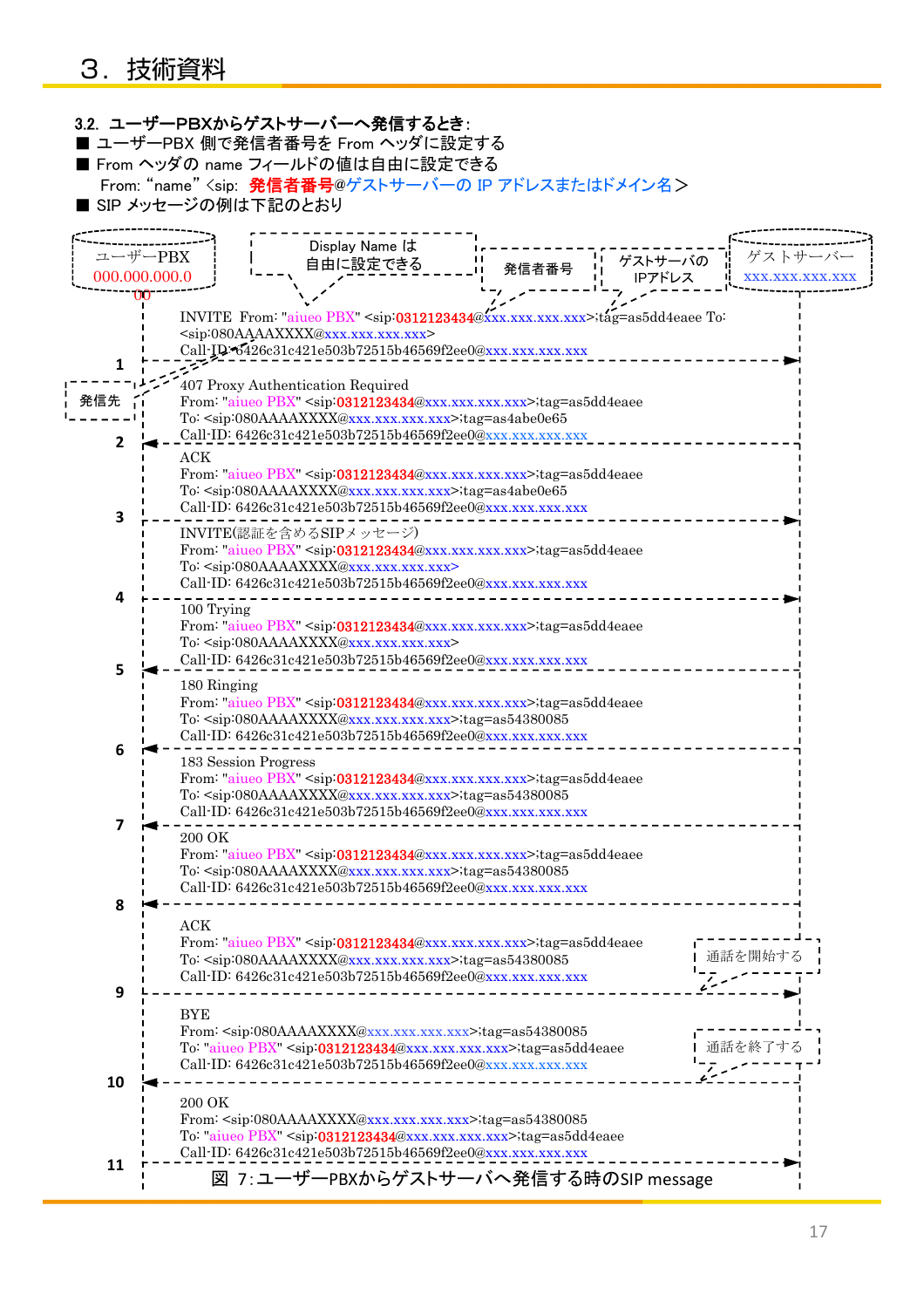#### **3.2.1. PBX → GUEST**

INVITE sip:080AAAAXXXX@xxx.xxx.xxx.xxx SIP/2.0 Via: SIP/2.0/UDP 000.000.000.000:5060;branch=z9hG4bK17bf4505;rport From: "aiueo PBX" <sip:0312123434@xxx.xxx.xxx.xxx>;tag=as5dd4eaee To: <sip:080AAAAXXXX@xxx.xxx.xxx.xxx> Contact: <sip:**0312123434**@000.000.000.000> Call-ID: 6426c31c421e503b72515b46569f2ee0@xxx.xxx.xxx.xxx CSeq: 102 INVITE User-Agent: Asterisk PBX Max-Forwards: 70 Date: Fri, 02 Jul 2010 03:05:26 GMT Allow: INVITE, ACK, CANCEL, OPTIONS, BYE, REFER, SUBSCRIBE, NOTIFY Content-Type: application/sdp Content-Length: 267

 $v=0$ o=root 22702 22702 IN IP4 000.000.000.000 s=session c=IN IP4 000.000.000.000 t=0 0 m=audio 18572 RTP/AVP 0 8 3 101 a=rtpmap:0 PCMU/8000 a=rtpmap:8 PCMA/8000 a=rtpmap:3 GSM/8000 a=rtpmap:101 telephone-event/8000 a=fmtp:101 0-16 a=silenceSupp:off - - - -

#### **3.2.2. GUEST → PBX**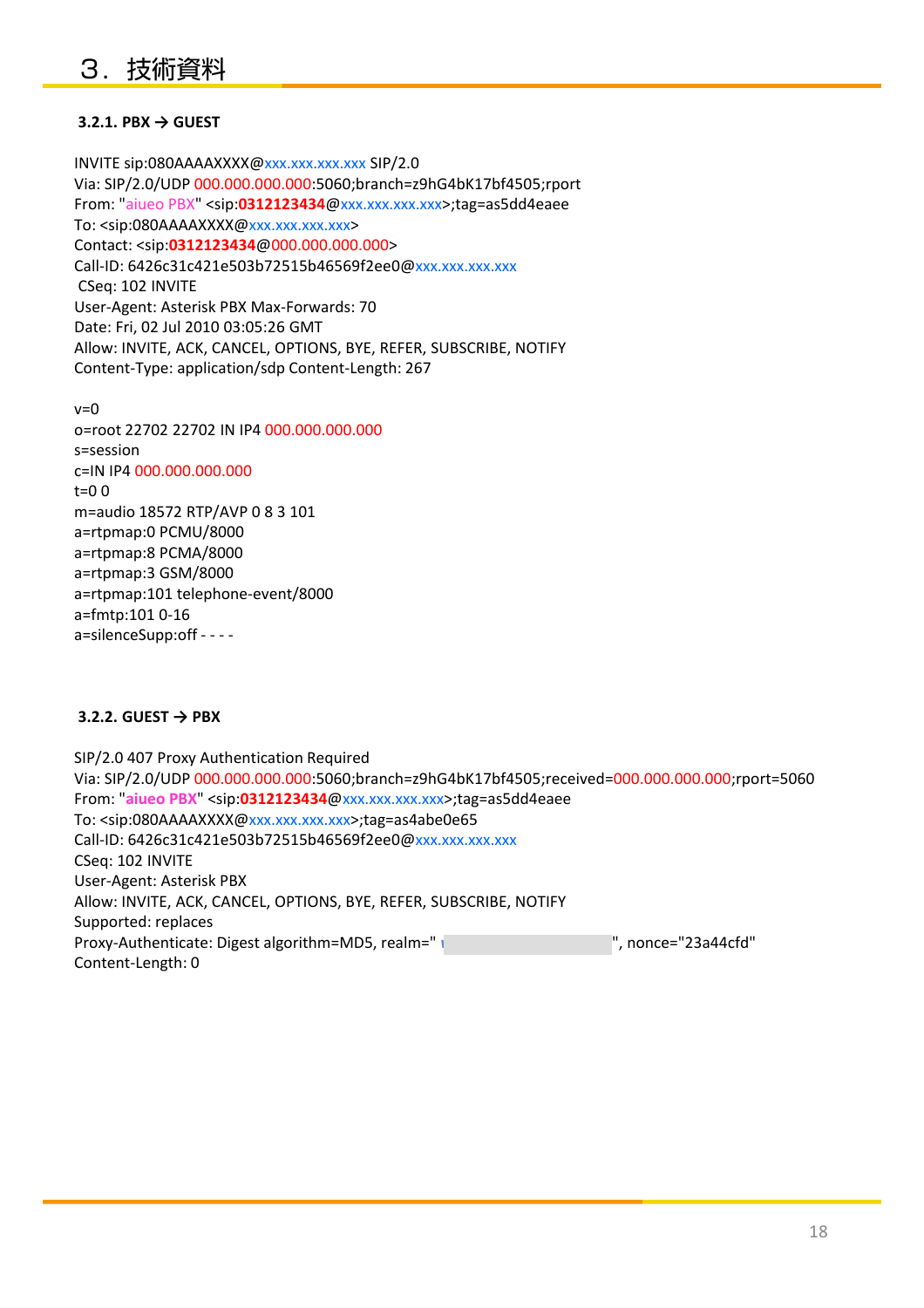#### **3.2.3. PBX → GUEST**

ACK sip:080AAAAXXXX@xxx.xxx.xxx.xxx SIP/2.0 Via: SIP/2.0/UDP 000.000.000.000:5060;branch=z9hG4bK17bf4505;rport From: "aiueo PBX" <sip: 0312123434@xxx.xxx.xxx.xxx>;tag=as5dd4eaee To: <sip:080AAAAXXXX@xxx.xxx.xxx.xxx>;tag=as4abe0e65 Contact: <sip:**0312123434**@000.000.000.000> Call-ID: 6426c31c421e503b72515b46569f2ee0@xxx.xxx.xxx.xxx CSeq: 102 ACK User-Agent: Asterisk PBX Max-Forwards: 70 Content-Length: 0

#### **3.2.4. PBX → GUEST**

INVITE sip:080AAAAXXXX@xxx.xxx.xxx.xxx SIP/2.0 Via: SIP/2.0/UDP 000.000.000.000:5060;branch=z9hG4bK4fc267d7;rport From: " aiueo PBX " <sip:**0312123434**@xxx.xxx.xxx.xxx>;tag=as5dd4eaee To: <sip:080AAAAXXXX@xxx.xxx.xxx.xxx> Contact: <sip:**0312123434**@000.000.000.000> Call-ID: 6426c31c421e503b72515b46569f2ee0@xxx.xxx.xxx.xxx CSeq: 103 INVITE User-Agent: Asterisk PBX Max-Forwards: 70 Proxy-Authorization: Digest username="0000123456", realm=" algorithm=MD5, uri="sip:080AAAAXXXX@xxx.xxx.xxx.xxx", nonce="23a44cfd", response="cc6c5a668cbd435dee31c767981ff710", opaque="" Date: Fri, 02 Jul 2010 03:05:26 GMT Allow: INVITE, ACK, CANCEL, OPTIONS, BYE, REFER, SUBSCRIBE, NOTIFY Content-Type: application/sdp Content-Length: 267

 $v=0$ o=root 22702 22703 IN IP4 000.000.000.000 s=session c=IN IP4 000.000.000.000 t=0 0 m=audio 18572 RTP/AVP 0 8 3 101 a=rtpmap:0 PCMU/8000 a=rtpmap:8 PCMA/8000 a=rtpmap:3 GSM/8000 a=rtpmap:101 telephone-event/8000 a=fmtp:101 0-16 a=silenceSupp:off - - - -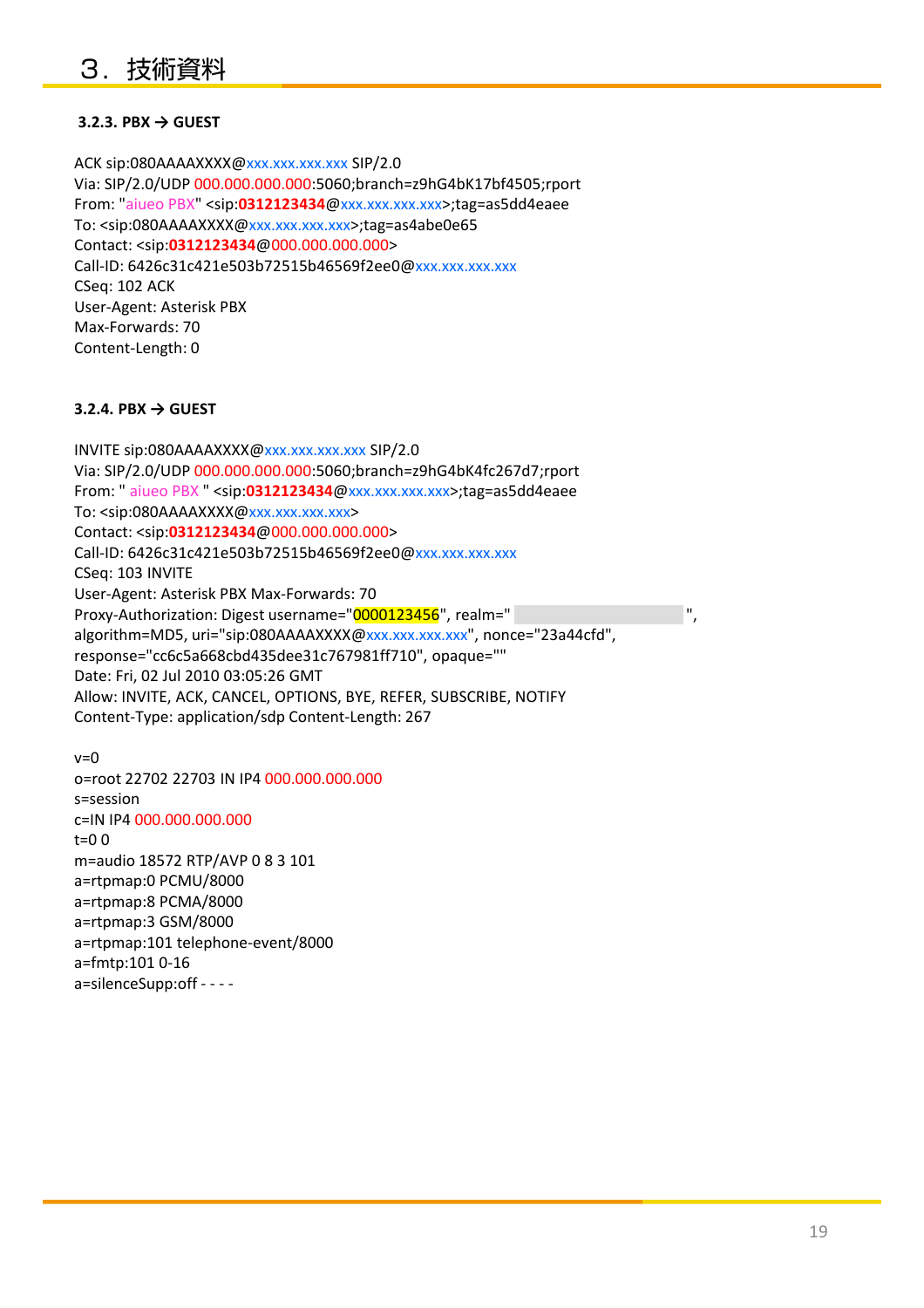#### **3.2.5. GUEST → PBX**

SIP/2.0 100 Trying Via: SIP/2.0/UDP 000.000.000.000:5060;branch=z9hG4bK4fc267d7;received=000.000.000.000;rport=5060 From: " **aiueo PBX**" <sip: **0312123434** @xxx.xxx.xxx.xxx xxx.xxx.xxx.xxx>;tag=as5dd4eaee >;tag=as5dd4eaee To: <sip:080AAAAXXXX@xxx.xxx.xxx.xxx> Call-ID: 6426c31c421e503b72515b46569f2ee0@xxx.xxx.xxx.xxx CSeq: 103 INVITE User-Agent: Asterisk PBX Allow: INVITE, ACK, CANCEL, OPTIONS, BYE, REFER, SUBSCRIBE, NOTIFY Supported: replaces Contact: <sip:080AAAAXXXX@xxx.xxx.xxx.xxx> Content-Length: 0

#### **3.2.6. GUEST → PBX**

SIP/2.0 180 Ringing Via: SIP/2.0/UDP 000.000.000.000:5060;branch=z9hG4bK4fc267d7;received=000.000.000.000;rport=5060 From: " **aiueo PBX**" <sip: **0312123434** @xxx.xxx.xxx.xxx xxx.xxx.xxx.xxx>;tag=as5dd4eaee >;tag=as5dd4eaee To: <sip:080AAAAXXXX@xxx.xxx.xxx.xxx>;tag=as54380085 Call-ID: 6426c31c421e503b72515b46569f2ee0@xxx.xxx.xxx.xxx CSeq: 103 INVITE User-Agent: Asterisk PBX Allow: INVITE, ACK, CANCEL, OPTIONS, BYE, REFER, SUBSCRIBE, NOTIFY Supported: replaces Contact: <sip:080AAAAXXXX@xxx.xxx.xxx.xxx> Content-Length: 0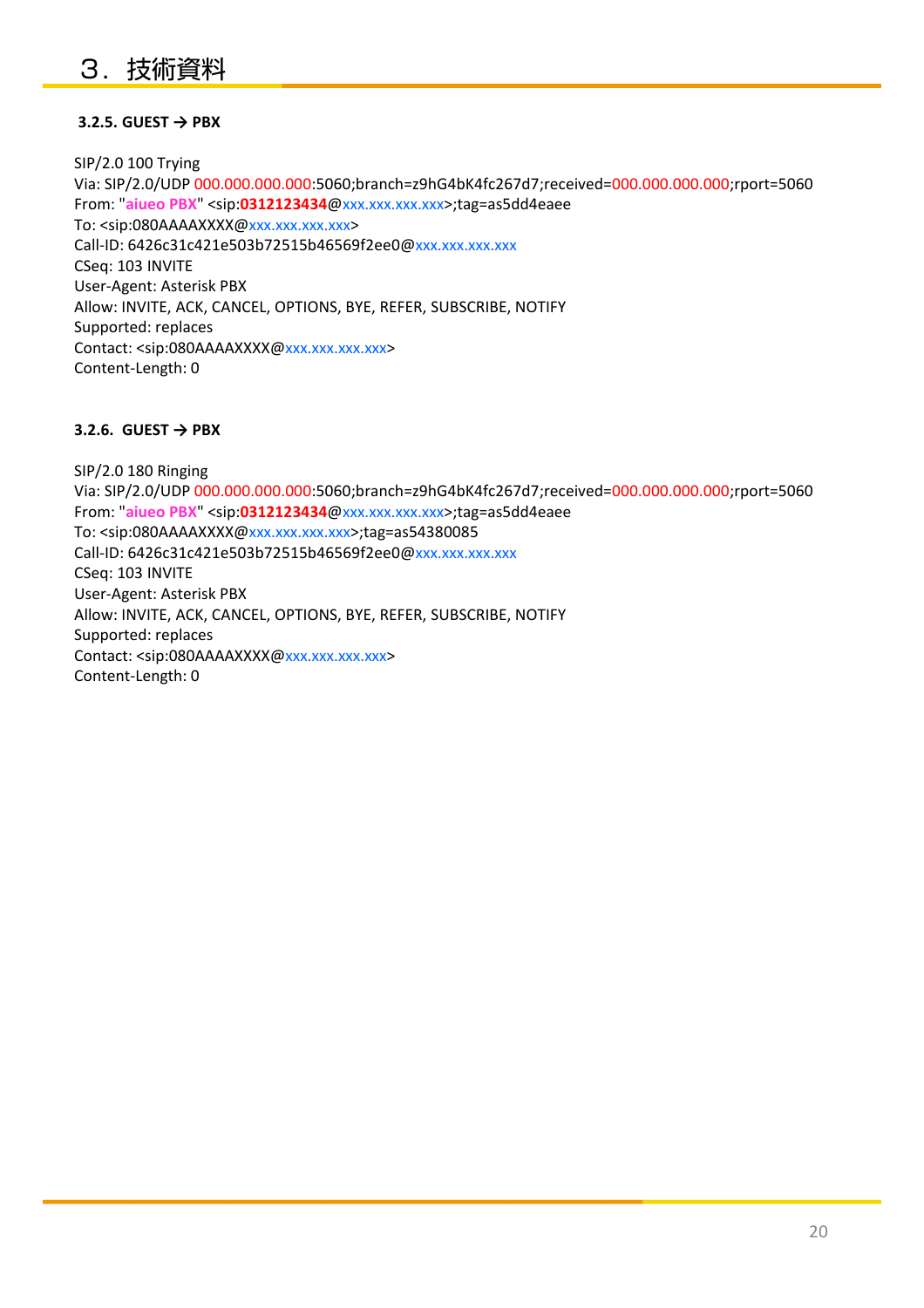#### **3.2.7. GUEST → PBX**

SIP/2.0 183 Session Progress Via: SIP/2.0/UDP 000.000.000.000:5060;branch=z9hG4bK4fc267d7;received=000.000.000.000;rport=5060 From: " **aiueo PBX**" <sip: **0312123434** @xxx.xxx.xxx.xxx xxx.xxx.xxx.xxx>;tag=as5dd4eaee >;tag=as5dd4eaee To: <sip:080AAAAXXXX@xxx.xxx.xxx.xxx>;tag=as54380085 Call-ID: 6426c31c421e503b72515b46569f2ee0@xxx.xxx.xxx.xxx CSeq: 103 INVITE User-Agent: Asterisk PBX Allow: INVITE, ACK, CANCEL, OPTIONS, BYE, REFER, SUBSCRIBE, NOTIFY Supported: replaces Contact: <sip:080AAAAXXXX@xxx.xxx.xxx.xxx> Content-Type: application/sdp Content-Length: 242

v=0 o=root 4414 4414 IN IP4 xxx.xxx.xxx.xxx s=session c=IN IP4 xxx.xxx.xxx.xxx  $t=0$   $\Omega$ m=audio 18922 RTP/AVP 0 101 a=rtpmap:0 PCMU/8000 a=rtpmap:101 telephone-event/8000 a=fmtp:101 0-16 a=silenceSupp:off - - - a=ptime:20 a=sendrecv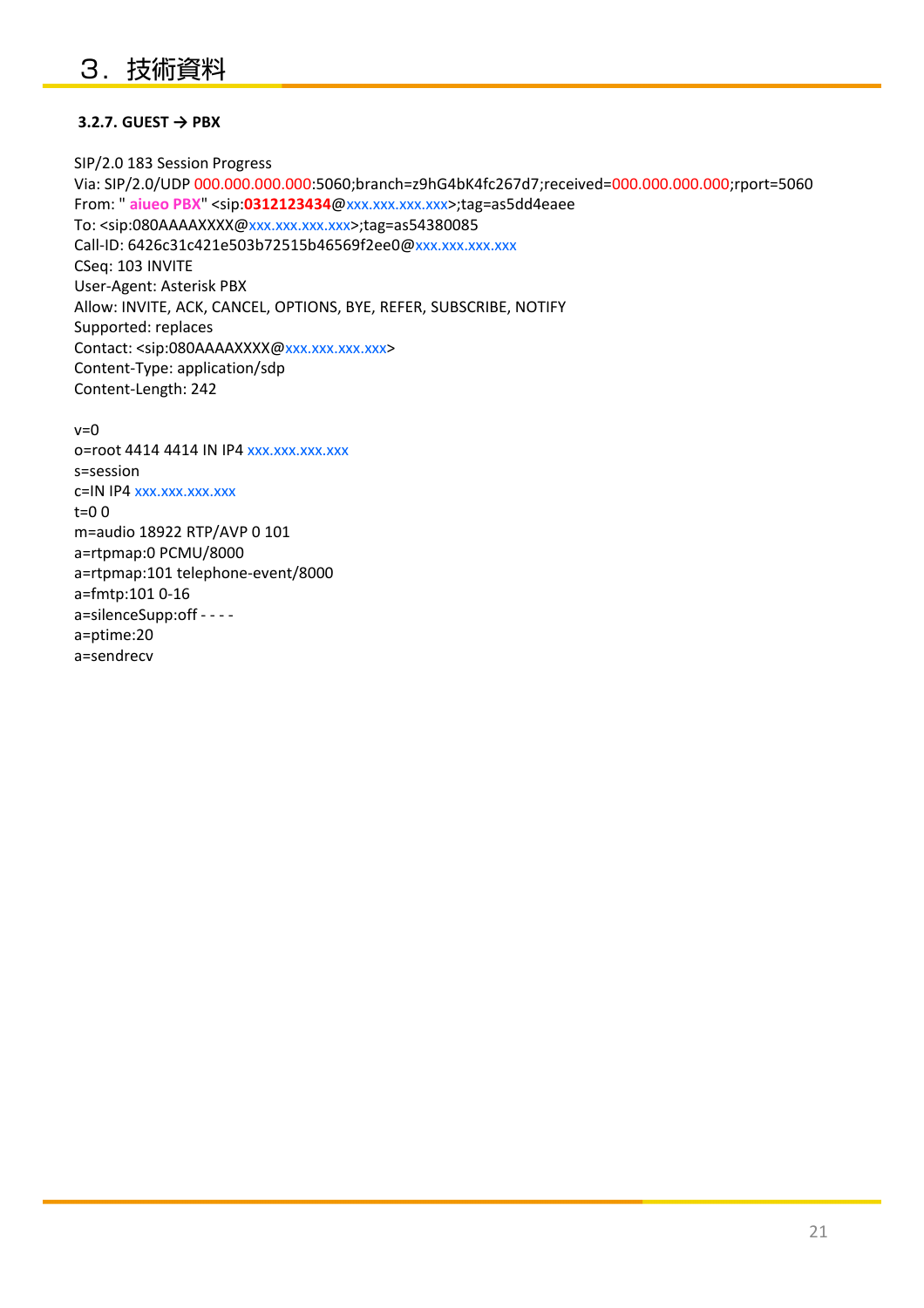## 3.技術資料

#### **3.2.8. GUEST → PBX**

SIP/2.0 200 OK Via: SIP/2.0/UDP 000.000.000.000:5060;branch=z9hG4bK4fc267d7;received=000.000.000.000;rport=5060 From: " **aiueo PBX** " <sip: **0312123434** @xxx.xxx.xxx.xxx>;tag=as5dd4eaee To: <sip:080AAAAXXXX@xxx.xxx.xxx.xxx>;tag=as54380085 Call-ID: 6426c31c421e503b72515b46569f2ee0@xxx.xxx.xxx.xxx CSeq: 103 INVITE User-Agent: Asterisk PBX Allow: INVITE, ACK, CANCEL, OPTIONS, BYE, REFER, SUBSCRIBE, NOTIFY Supported: replaces Contact: <sip:080AAAAXXXX@xxx.xxx.xxx.xxx> Content-Type: application/sdp Content-Length: 242

 $v=0$ o=root 4414 4415 IN IP4 xxx.xxx.xxx.xxx s=session c=IN IP4 xxx.xxx.xxx.xxx  $t=0$   $\Omega$ m=audio 18922 RTP/AVP 0 101 a=rtpmap:0 PCMU/8000 a=rtpmap:101 telephone-event/8000 a=fmtp:101 0-16 a=silenceSupp:off - - - a=ptime:20 a=sendrecv

#### **3.2.9. PBX → GUEST**

ACK sip:080AAAAXXXX@xxx.xxx.xxx.xxx SIP/2.0 Via: SIP/2.0/UDP 000.000.000.000:5060;branch=z9hG4bK6c101c7f;rport From: " **aiueo PBX** " <sip: **0312123434** @xxx.xxx.xxx.xxx xxx.xxx.xxx.xxx>;tag=as5dd4eaee >;tag=as5dd4eaee To: <sip:080AAAAXXXX@xxx.xxx.xxx.xxx>;tag=as54380085 Contact: <sip:**0312123434**@000.000.000.000> Call-ID: 6426c31c421e503b72515b46569f2ee0@xxx.xxx.xxx.xxx CSeq: 103 ACK User-Agent: Asterisk PBX Max-Forwards: 70 Content-Length: 0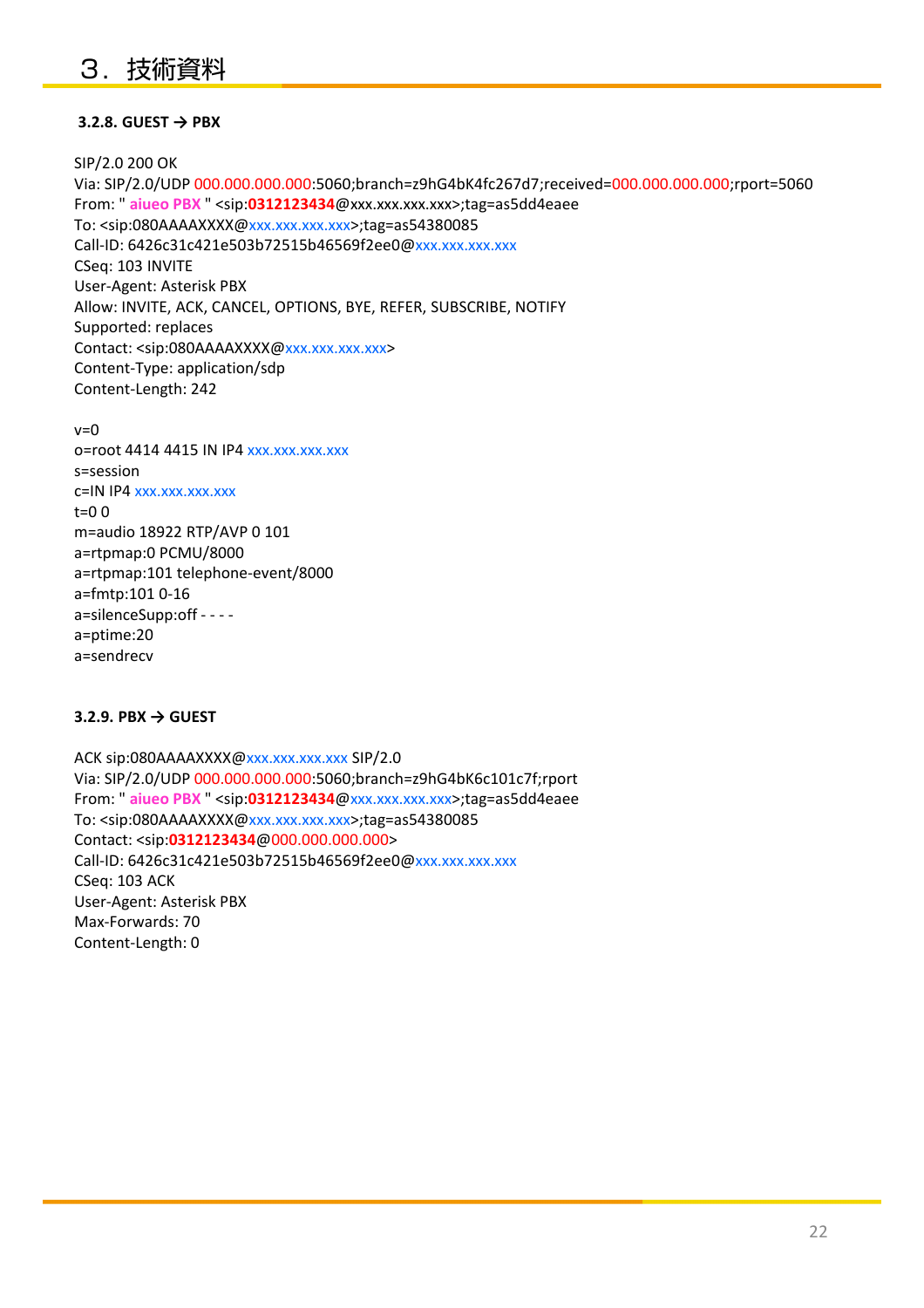#### **3.2.10. GUEST → PBX**

BYE sip:**0312123434**@000.000.000.000 SIP/2.0 Via: SIP/2.0/UDP xxx.xxx.xxx.xxx:5060;branch=z9hG4bK166bf514;rport From: <sip:080AAAAXXXX@xxx.xxx.xxx.xxx>;tag=as54380085 To: "aiueo PBX" <sip:**0312123434**@xxx.xxx.xxx.xxx>;tag=as5dd4eaee Call-ID: 6426c31c421e503b72515b46569f2ee0@xxx.xxx.xxx.xxx CSeq: 102 BYE User-Agent: Asterisk PBX Max-Forwards: 70 Content-Length: 0

#### **3.2.11. PBX → GUEST**

SIP/2.0 200 OK Via:SIP/2.0/UDP xxx.xxx.xxx.xxx:5060;branch=z9hG4bK166bf514;received=xxx.xxx.xxx.xxx;rport=5060 From: <sip:080AAAAXXXX@xxx.xxx.xxx.xxx>;tag=as54380085 To: " aiueo PBX " <sip:**0312123434**@xxx.xxx.xxx.xxx>;tag=as5dd4eaee Call-ID: 6426c31c421e503b72515b46569f2ee0@xxx.xxx.xxx.xxx CSeq: 102 BYE User-Agent: Asterisk PBX Allow: INVITE, ACK, CANCEL, OPTIONS, BYE, REFER, SUBSCRIBE, NOTIFY Contact: <sip:**0312123434**@000.000.000.000> Content-Length: 0 X-Asterisk-HangupCause: Normal Clearing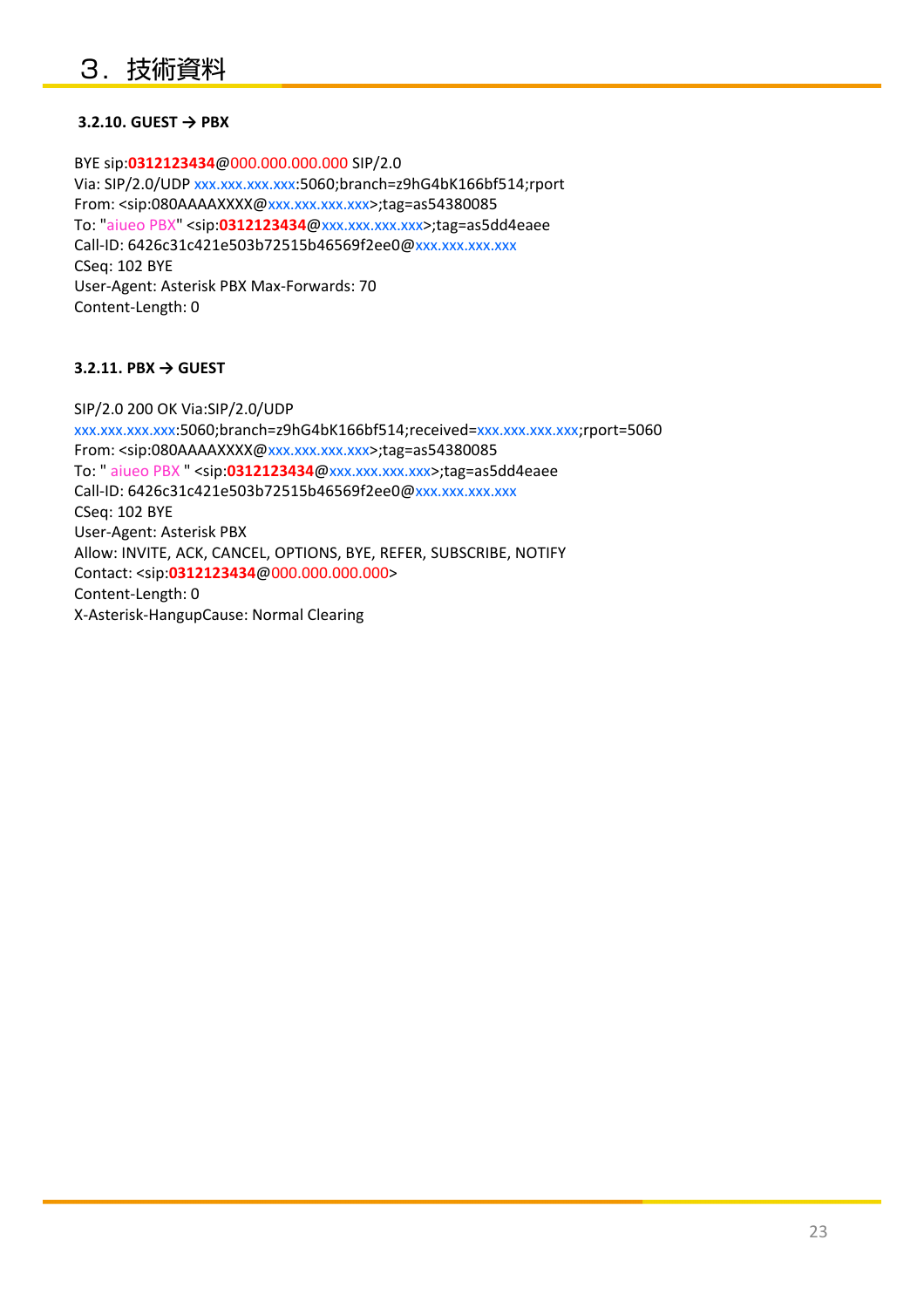#### **3.3.**ユーザー**PBX** から発信時に、着信先が話し中だった場合の **SIP message:**

- ユーザーPBX から発信した時に、着信先が話し中だった場合に、ゲストサーバーから ユーザーPBX へ 486 Busy Here メッセージが送信される
- ユーザーPBX から発信時に、着信先が話し中だった場合の SIP メッセージの例は下記のとおり



図 8:ユーザーPBX から発信時に、着信先が話し中だった場合の SIP message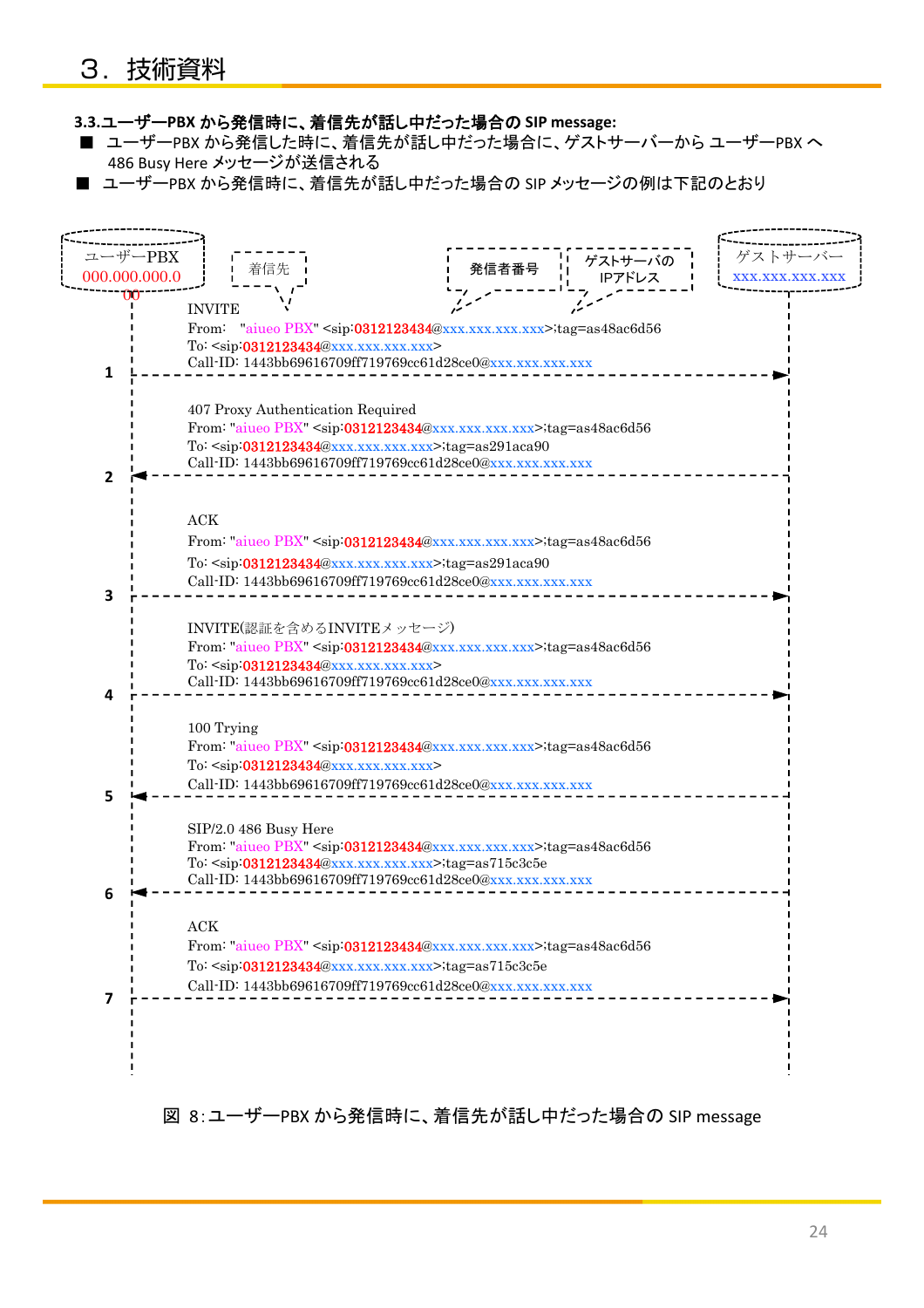#### **3.3.1. PBX → GUEST**

INVITE sip:**0312123434**@xxx.xxx.xxx.xxx SIP/2.0 Via: SIP/2.0/UDP 000.000.000.000:5060;branch=z9hG4bK63c44c39;rport From: " **aiueo PBX**" <sip: **0312123434** @xxx.xxx.xxx.xxx xxx.xxx.xxx.xxx>;tag=as48ac6d56 >;tag=as48ac6d56 To: <sip:**0312123434**@xxx.xxx.xxx.xxx> Contact: <sip:**0312123434**@000.000.000.000> Call-ID: 1443bb69616709ff719769cc61d28ce0@xxx.xxx.xxx.xxx CSeq: 102 INVITE User-Agent: Asterisk PBX Max-Forwards: 70 Date: Tue, 06 Jul 2010 10:09:37 GMT Allow: INVITE, ACK, CANCEL, OPTIONS, BYE, REFER, SUBSCRIBE, NOTIFY Content-Type: application/sdp Content-Length: 267

v=0 o=root 22702 22702 IN IP4 000.000.000.000 s=session c=IN IP4 000.000.000.000 t=0 0 m=audio 14646 RTP/AVP 0 8 3 101 a=rtpmap:0 PCMU/8000 a=rtpmap:8 PCMA/8000 a=rtpmap:3 GSM/8000 a=rtpmap:101 telephone-event/8000 a=fmtp:101 0-16 a=silenceSupp:off - - - -

#### **3.3.2. GUEST**→ **PBX**

SIP/2.0 407 Proxy Authentication Required Via: SIP/2.0/UDP 000.000.000.000:5060;branch=z9hG4bK63c44c39;received=000.000.000.000;rport=5060 From: " **aiueo PBX** " <sip:**0312123434**@xxx.xxx.xxx.xxx>;tag=as48ac6d56 To: <sip:**0312123434**@xxx.xxx.xxx.xxx>;tag=as291aca90 Call-ID: 1443bb69616709ff719769cc61d28ce0@xxx.xxx.xxx.xxx CSeq: 102 INVITE User-Agent: Asterisk PBX Allow: INVITE, ACK, CANCEL, OPTIONS, BYE, REFER, SUBSCRIBE, NOTIFY Supported: replaces Proxy-Authenticate: Digest algorithm=MD5, realm=" *i*ology and all phonons ="15a6e863" Content-Length: 0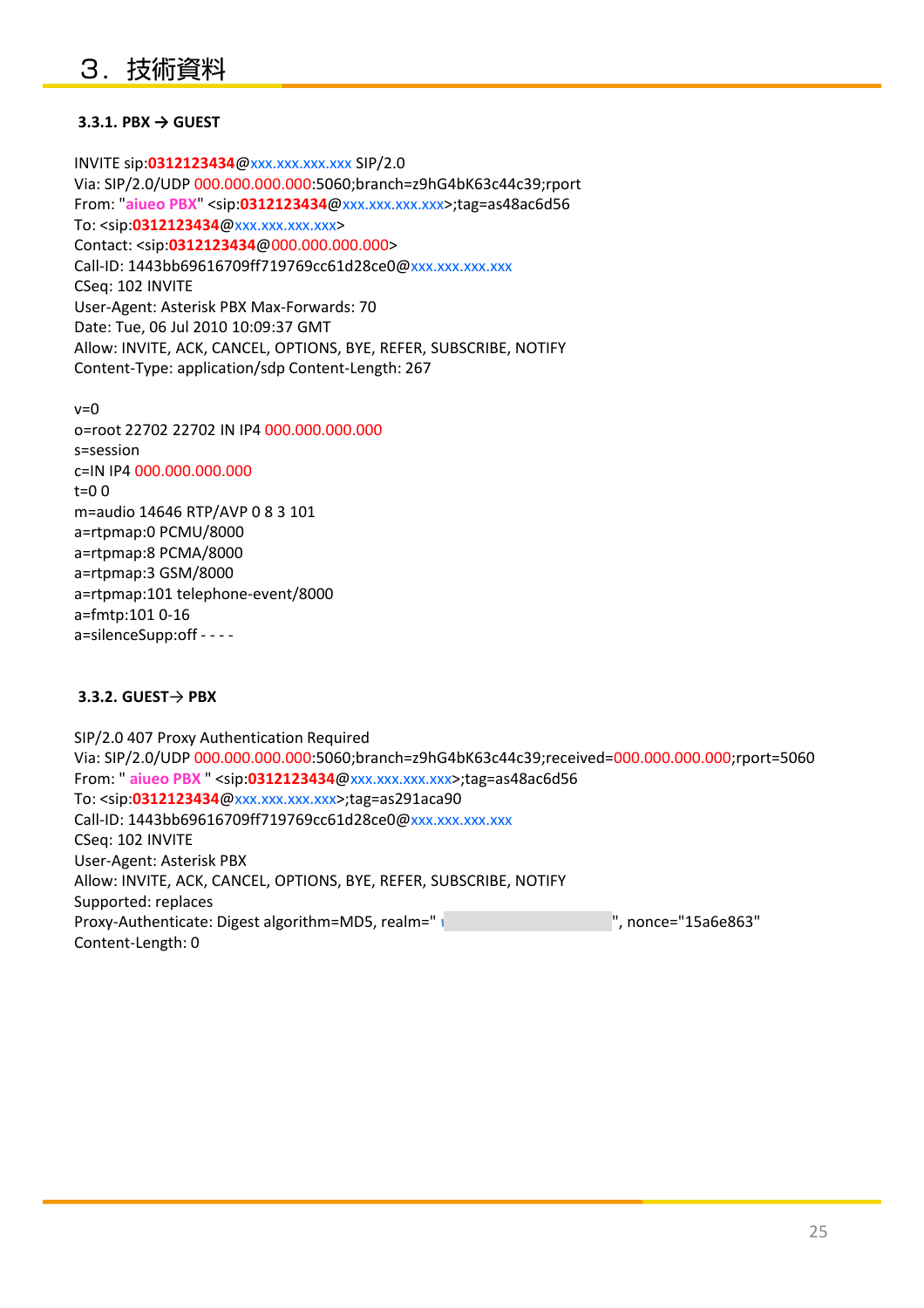#### **3.3.3. PBX → GUEST**

ACK sip:**0312123434**@xxx.xxx.xxx.xxx SIP/2.0 Via: SIP/2.0/UDP 000.000.000.000:5060;branch=z9hG4bK63c44c39;rport From: " **aiueo PBX**" <sip: **0312123434** @xxx.xxx.xxx.xxx xxx.xxx.xxx.xxx >;tag=as48ac6d56 To: <sip:**0312123434**@xxx.xxx.xxx.xxx >;tag=as291aca90 Contact: <sip:**0312123434**@000.000.000.000> Call-ID: 1443bb69616709ff719769cc61d28ce0@xxx.xxx.xxx.xxx CSeq: 102 ACK User-Agent: Asterisk PBX Max-Forwards: 70 Content-Length: 0

#### **3.3.4. PBX→GUEST**

INVITE sip:**0312123434**@xxx.xxx.xxx.xxx SIP/2.0 Via: SIP/2.0/UDP 000.000.000.000:5060;branch=z9hG4bK1c6e5fcc;rport From: " **aiueo PBX** " <sip:**0312123434**@xxx.xxx.xxx.xxx >;tag=as48ac6d56 To: <sip:**0312123434**@xxx.xxx.xxx.xxx> Contact: <sip:**0312123434**@000.000.000.000> Call-ID: 1443bb69616709ff719769cc61d28ce0@xxx.xxx.xxx.xxx CSeq: 103 INVITE User-Agent: Asterisk PBX Max-Forwards: 70 Proxy-Authorization: Digest username="0000123456", realm=" algorithm=MD5, uri="sip:**0312123434**@xxx.xxx.xxx.xxx ", nonce="15a6e863", response="54ebd3bdb5bab4b621f55fbd3ffe5e0b", opaque="" Date: Tue, 06 Jul 2010 10:09:37 GMT Allow: INVITE, ACK, CANCEL, OPTIONS, BYE, REFER, SUBSCRIBE, NOTIFY Content-Type: application/sdp Content-Length: 267

 $v=0$ o=root 22702 22703 IN IP4 000.000.000.000 s=session c=IN IP4 000.000.000.000  $t=0$   $\Omega$ m=audio 14646 RTP/AVP 0 8 3 101 a=rtpmap:0 PCMU/8000 a=rtpmap:8 PCMA/8000 a=rtpmap:3 GSM/8000 a=rtpmap:101 telephone-event/8000 a=fmtp:101 0-16 a=silenceSupp:off - - - -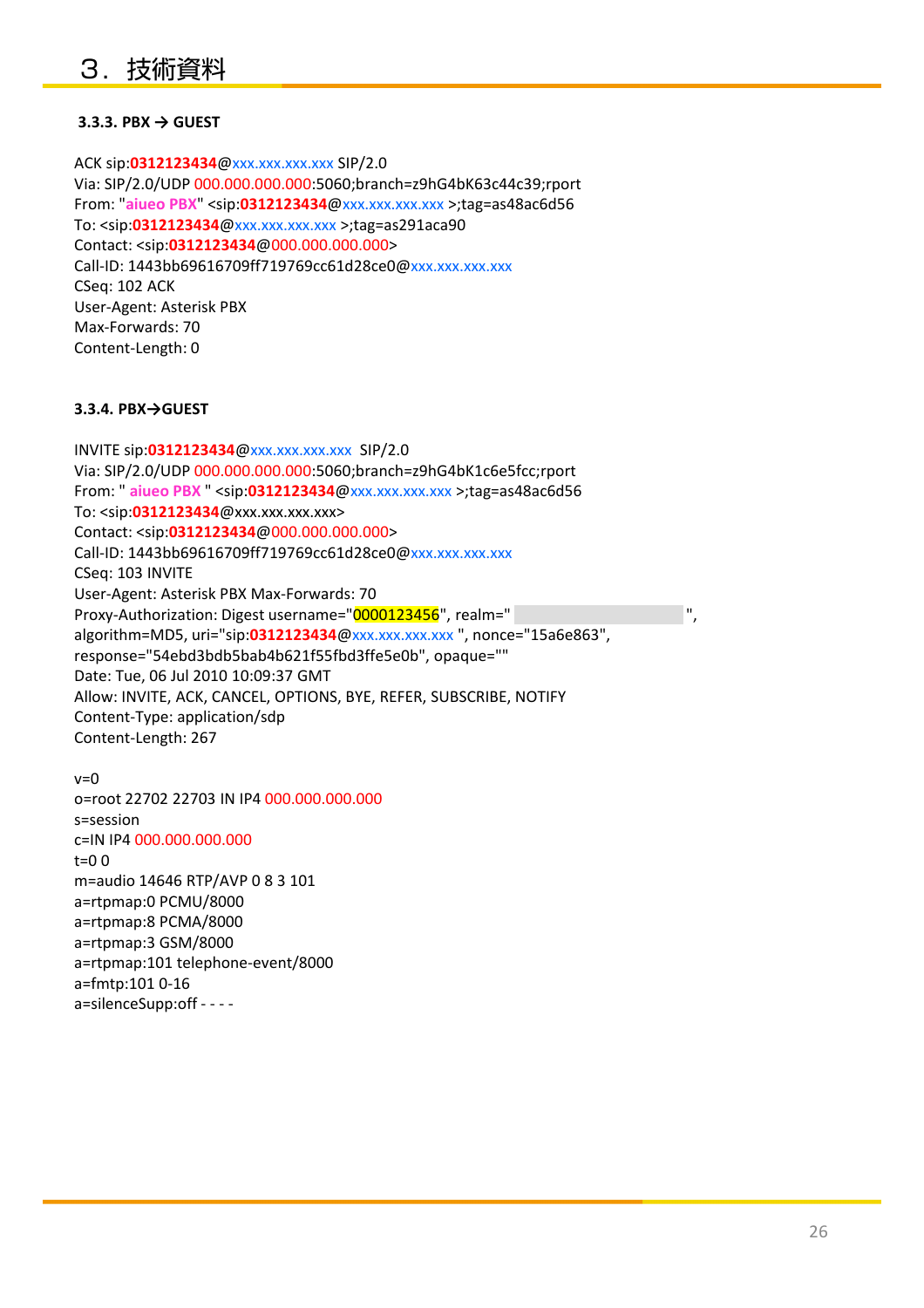#### **3.3.5. GUEST→ PBX**

SIP/2.0 100 Trying Via: SIP/2.0/UDP 000.000.000.000:5060;branch=z9hG4bK1c6e5fcc;received=000.000.000.000;rport=5060 From: " **aiueo PBX** " <sip: **0312123434** @xxx.xxx.xxx.xxx xxx.xxx.xxx.xxx>;tag=as48ac6d56 >;tag=as48ac6d56 To: <sip:**0312123434**@xxx.xxx.xxx.xxx> Call-ID: 1443bb69616709ff719769cc61d28ce0@xxx.xxx.xxx.xxx CSeq: 103 INVITE User-Agent: Asterisk PBX Allow: INVITE, ACK, CANCEL, OPTIONS, BYE, REFER, SUBSCRIBE, NOTIFY Supported: replaces Contact: <sip:0312123434@xxx.xxx.xxx.xxx> Content-Length: 0

#### **3.3.6. GUEST → PBX**

SIP/2.0 486 Busy Here Via: SIP/2.0/UDP 000.000.000.000:5060;branch=z9hG4bK1c6e5fcc;received=000.000.000.000;rport=5060 From: " **aiueo PBX** " <sip: **0312123434** @xxx.xxx.xxx.xxx xxx.xxx.xxx.xxx>;tag=as48ac6d56 >;tag=as48ac6d56 To: <sip:**0312123434**@xxx.xxx.xxx.xxx>;tag=as715c3c5e Call-ID: 1443bb69616709ff719769cc61d28ce0@xxx.xxx.xxx.xxx CSeq: 103 INVITE User-Agent: Asterisk PBX Contact: <sip:0312123434@xxx.xxx.xxx.xxx> Content-Length: 0

#### **3.3.7. PBX → GUEST**

ACK sip:**0312123434**@xxx.xxx.xxx.xxx SIP/2.0 Via: SIP/2.0/UDP 000.000.000.000:5060;branch=z9hG4bK1c6e5fcc;rport From: " **aiueo PBX** " <sip:**0312123434**@xxx.xxx.xxx.xxx>;tag=as48ac6d56 To: <sip:**0312123434**@xxx.xxx.xxx.xxx>;tag=as715c3c5e Contact: <sip:**0312123434**@000.000.000.000> Call-ID: 1443bb69616709ff719769cc61d28ce0@xxx.xxx.xxx.xxx CSeq: 103 ACK User-Agent: Asterisk PBX Max-Forwards: 70 Content-Length: 0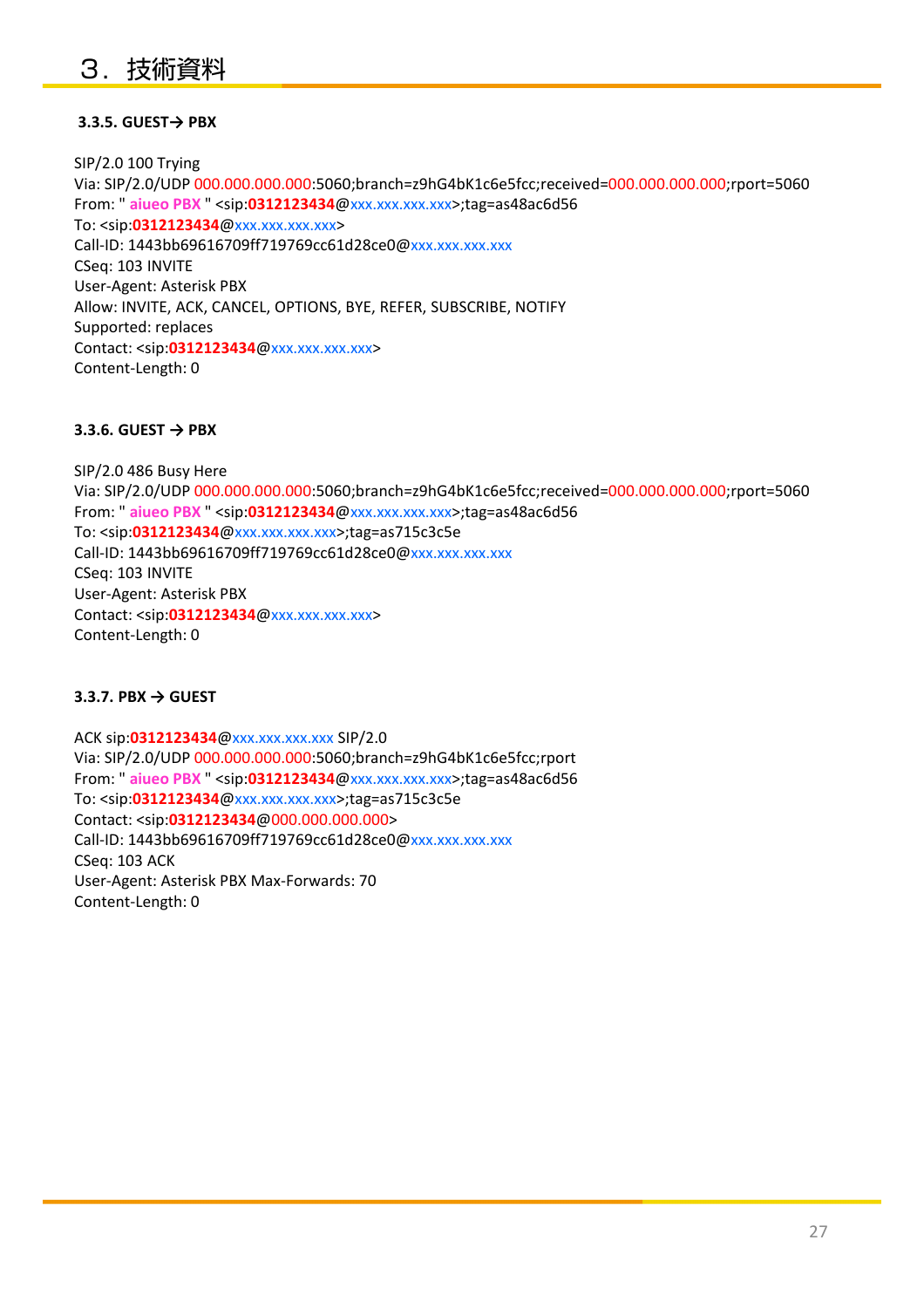#### **3.4.** ゲストサーバーからユーザーPBXへ着信するとき:

■ ゲストサーバーが着信先電話番号を To ヘッダと Alert-info ヘッダに設定する To: <sip: 着信先電話番号@ユーザーPBX IP アドレス> ■ SIP メッセージの例は下記のとおり ゲストサーバ xxx.xxx.xxx.xxx ユーザーPBX 000.000.000.0 00 ゲストサーバの IPアドレス 発信元 INVITE From: "080AAAAXXXX" <sip:080AAAAXXXX@xxx.xxx.xxx.xxx>;tag=as1dddca7a To: <sip:0312345678@000.000.000.000> 着信先 **1 2** i Call-ID: 490e49cf2141339f0007e5ce47d80dd1@xxx.xxx.xxx.xxx -100 Trying From: "080AAAAXXXX" <sip:080AAAAXXXX@xxx.xxx.xxx.xxx>;tag=as1dddca7a To: <sip:0312345678@000.000.000.000>  $\overline{\text{Cail}}$ -ID: 490e49cf2141339f0007e5ce47d80dd1@xxx.xxx.xxx.xxx. PBXの IP アドレス **3** 200 OK From: "080AAAAXXXX" <sip:080AAAAXXXX@xxx.xxx.xxx.xxx>;tag=as1dddca7a To: <sip:0312345678@000.000.000.000>;tag=as577af7ce Call-ID: 490e49cf2141339f0007e5ce47d80dd1@xxx.xxx.xxx.xxx ACK From: "080AAAAXXXX" <sip:080AAAAXXXX@xxx.xxx.xxx.xxx>;tag=as1dddca7a To: <sip:0312345678@000.000.000.000>;tag=as577af7ce 通話を開始す **4 5** Call-ID: 490e49cf2141339f0007e5ce47d80dd1@xxx.xxx.xxx.xxx **BYE** From: <sip:0312345678@000.000.000.000>;tag=as577af7ce To: "080AAAAXXXX" <sip:080AAAAXXXX@xxx.xxx.xxx.xxx>;tag=as1dddca7a Call-ID: 490e49cf2141339f0007e5ce47d80dd1@xxx.xxx.xxx.xxx 通話を終了する **6** 200 OK From: <sip:0312345678@000.000.000.000>;tag=as577af7ce ,<br>To: "080AAAAXXXX" <sip:080AAAAXXXX@xxx.xxx.xxx.xxx>;tag=as1dddca7a Call-ID: 490e49cf2141339f0007e5ce47d80dd1@xxx.xxx.xxx.xxx

図 9: ゲストサーバーからユーザーPBXへ着信する時の SIP メッセージ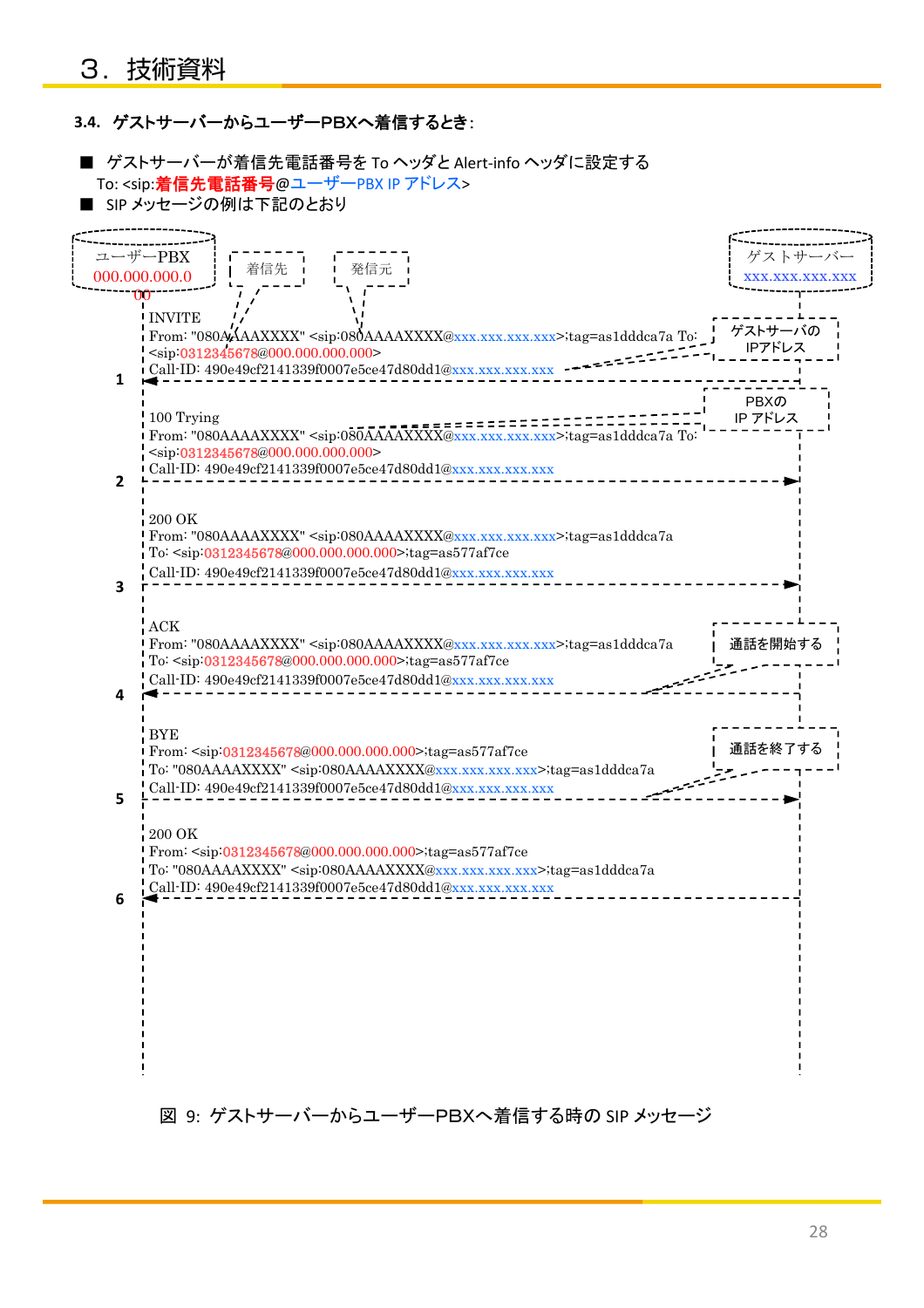#### **3.4.1. GUEST→PBX**

INVITE sip: **0312345678**@000.000.000.000 SIP/2.0 Via: SIP/2.0/UDP xxx.xxx.xxx.xxx:5060;branch=z9hG4bK546a1def;rport From: "080AAAAXXXX" <sip:080AAAAXXXX@xxx.xxx.xxx.xxx>;tag=as1dddca7a To: <sip: **0312345678** @000.000.000.000> Contact: <sip:080AAAAXXXX@xxx.xxx.xxx.xxx> Call-ID: 490e49cf2141339f0007e5ce47d80dd1@xxx.xxx.xxx.xxx CSeq: 102 INVITE User-Agent: Asterisk PBX Max-Forwards: 70 Date: Fri, 02 Jul 2010 05:41:33 GMT Allow: INVITE, ACK, CANCEL, OPTIONS, BYE, REFER, SUBSCRIBE, NOTIFY Supported: replaces X-Asterisk-Guest-Tag: 00008 X-Asterisk-Guest-Uniqueid: 1278049293.36 Alert-info: **0312345678** Content-Type: application/sdp Content-Length: 242

```
v=0
```
o=root 4414 4414 IN IP4 xxx.xxx.xxx.xxx s=session c=IN IP4 xxx.xxx.xxx.xxx  $t=0.0$ m=audio 15224 RTP/AVP 0 101 a=rtpmap:0 PCMU/8000 a=rtpmap:101 telephone-event/8000 a=fmtp:101 0-16 a=silenceSupp:off - - - a=ptime:20 a=sendrecv

#### **3.4.2. GUEST←PBX**

SIP/2.0 100 Trying Via:SIP/2.0/UDP xxx.xxx.xxx.xxx:5060;branch=z9hG4bK546a1def;received=xxx.xxx.xxx.xxx;rport=5060 From: "080AAAAXXXX" <sip:080AAAAXXXX@xxx.xxx.xxx.xxx>;tag=as1dddca7a To: <sip:**0312345678**@000.000.000.000> Call-ID: 490e49cf2141339f0007e5ce47d80dd1@xxx.xxx.xxx.xxx CSeq: 102 INVITE User-Agent: Asterisk PBX Allow: INVITE, ACK, CANCEL, OPTIONS, BYE, REFER, SUBSCRIBE, NOTIFY Contact: <sip:**0312345678**@000.000.000.000> Content-Length: 0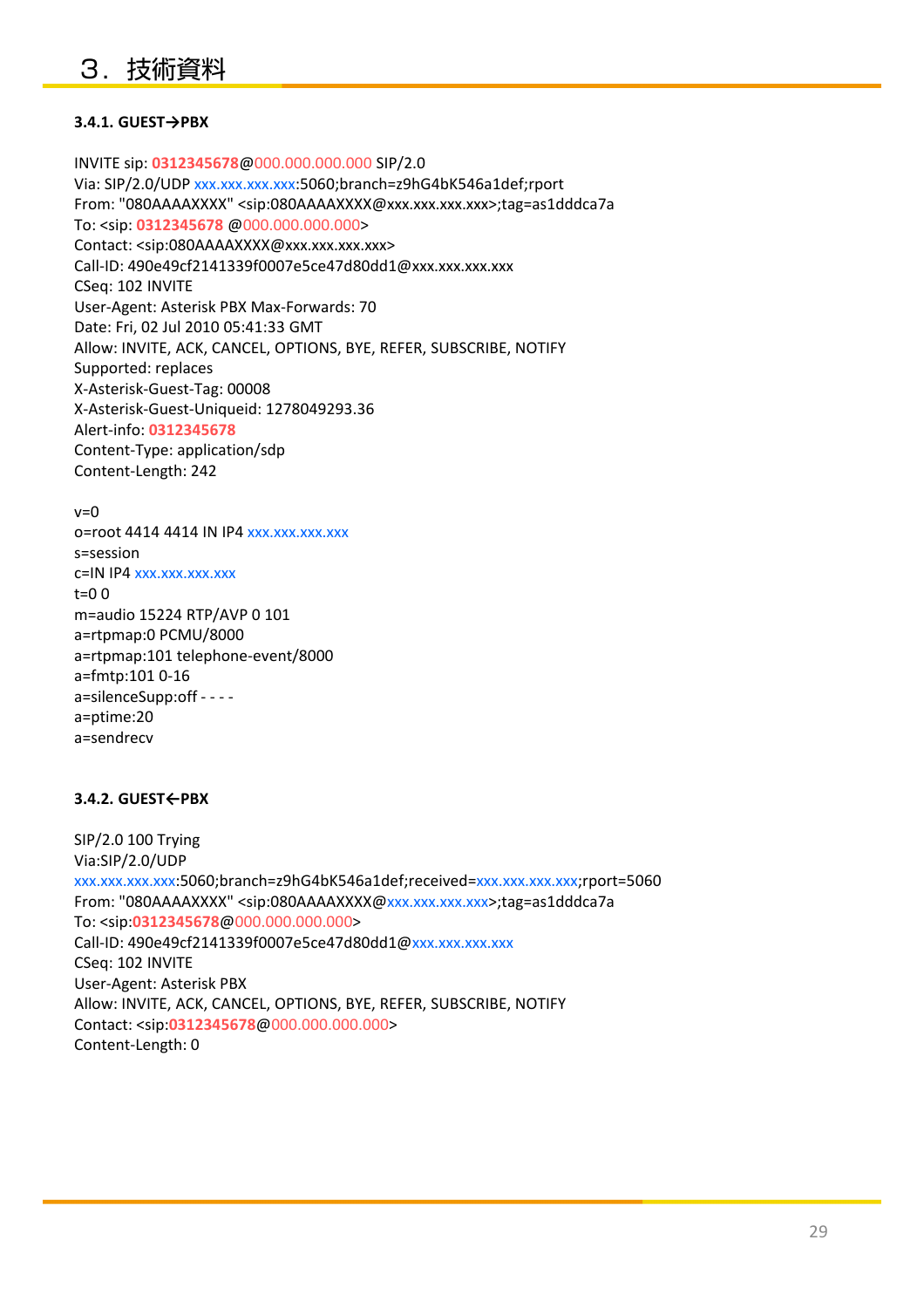## 3.技術資料

#### **3.4.3. GUEST ←PBX**

SIP/2.0 200 OK Via:SIP/2.0/UDP xxx.xxx.xxx.xxx:5060;branch=z9hG4bK546a1def;received=xxx.xxx.xxx.xxx;rport=5060 From: "080AAAAXXXX" <sip:080AAAAXXXX@xxx.xxx.xxx.xxx>;tag=as1dddca7a To: <sip:**0312345678**@000.000.000.000>;tag=as577af7ce Call-ID: 490e49cf2141339f0007e5ce47d80dd1@xxx.xxx.xxx.xxx CSeq: 102 INVITE User-Agent: Asterisk PBX Allow: INVITE, ACK, CANCEL, OPTIONS, BYE, REFER, SUBSCRIBE, NOTIFY Contact: <sip:**0312345678**@000.000.000.000> Content-Type: application/sdp Content-Length: 220

 $v=0$ o=root 22702 22702 IN IP4 000.000.000.000 s=session c=IN IP4 000.000.000.000  $t=0$   $\Omega$ m=audio 18182 RTP/AVP 0 101 a=rtpmap:0 PCMU/8000 a=rtpmap:101 telephone-event/8000 a=fmtp:101 0-16 a=silenceSupp:off - - - -

#### **3.4.4. GUEST →PBX**

ACK sip:**0312345678**@000.000.000.000 SIP/2.0 Via: SIP/2.0/UDP xxx.xxx.xxx.xxx:5060;branch=z9hG4bK3afc8626;rport From: "080AAAAXXXX" <sip:080AAAAXXXX@xxx.xxx.xxx.xxx>;tag=as1dddca7a To: <sip:**0312345678**@000.000.000.000>;tag=as577af7ce Contact: <sip:080AAAAXXXX@xxx.xxx.xxx.xxx> Call-ID: 490e49cf2141339f0007e5ce47d80dd1@xxx.xxx.xxx.xxx CSeq: 102 ACK User-Agent: Asterisk PBX Max-Forwards: 70 Content-Length: 0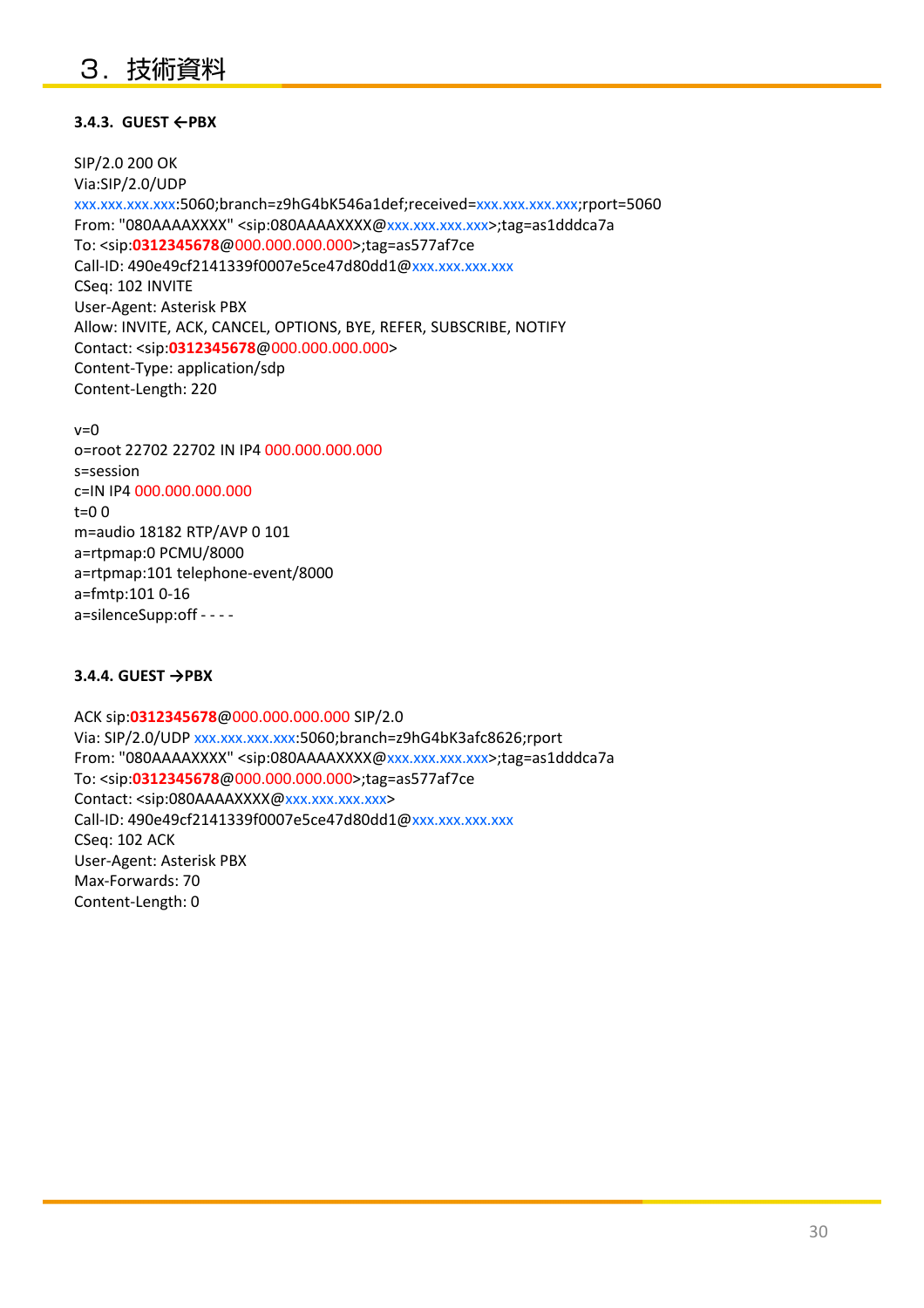#### **3.4.5. GUEST ←PBX**

BYE sip:080AAAAXXXX@xxx.xxx.xxx.xxx SIP/2.0 Via: SIP/2.0/UDP 000.000.000.000:5060;branch=z9hG4bK5b3130a7;rport From: <sip:**0312345678**@000.000.000.000>;tag=as577af7ce To: "080AAAAXXXX" <sip:080AAAAXXXX@xxx.xxx.xxx.xxx>;tag=as1dddca7a Call-ID: 490e49cf2141339f0007e5ce47d80dd1@xxx.xxx.xxx.xxx CSeq: 102 BYE User-Agent: Asterisk PBX Max-Forwards: 70 Content-Length: 0

#### **3.4.6. GUEST →PBX**

SIP/2.0 200 OK Via:SIP/2.0/UDP 000.000.000.000:5060;branch=z9hG4bK5b3130a7;received=000.000.000.000;rport=5060 From: <sip:**0312345678**@000.000.000.000>;tag=as577af7ce To: "080AAAAXXXX" <sip:080AAAAXXXX@xxx.xxx.xxx.xxx>;tag=as1dddca7a Call-ID: 490e49cf2141339f0007e5ce47d80dd1@xxx.xxx.xxx.xxx CSeq: 102 BYE User-Agent: Asterisk PBX Allow: INVITE, ACK, CANCEL, OPTIONS, BYE, REFER, SUBSCRIBE, NOTIFY Supported: replaces Contact: <sip:080AAAAXXXX@xxx.xxx.xxx.xxx> Content-Length: 0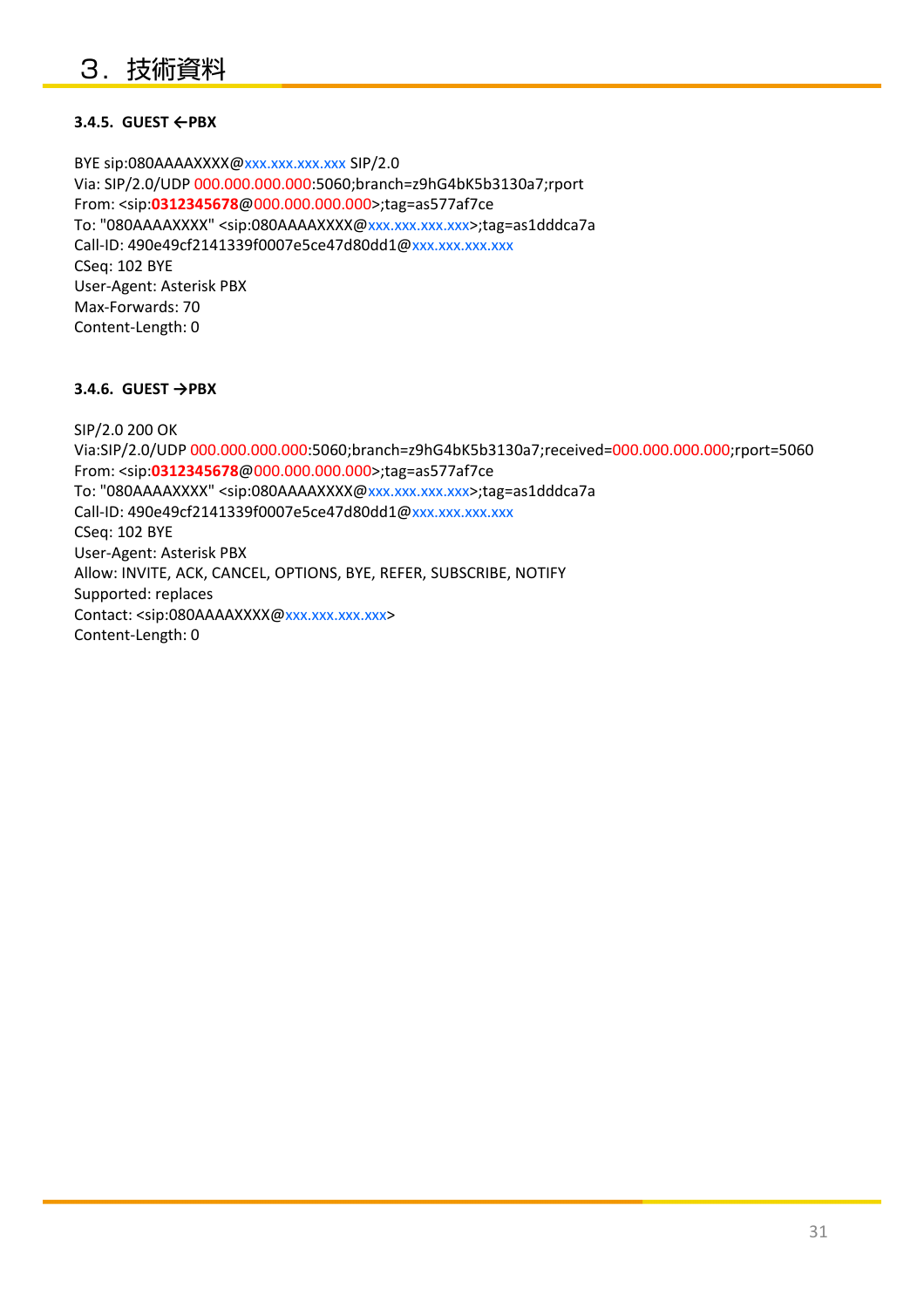## 3.技術資料

3.5. ユーザーPBX への着信時に、着信先が話し中だった場合の SIP message:

■ ユーザーPBX側で着信先の内線端末がすべて話し中だった場合に、ユーザーPBX から ゲストサーバーへBUSY メッセージを送信する。

■ ユーザーPBXへの着信時に、着信先が話し中だった場合の SIP メッセージの例は下記のと おり

| ユーザーPBX       |                                                                           |                                                               |                                                                                                      |                                                | ゲストサーバー               |
|---------------|---------------------------------------------------------------------------|---------------------------------------------------------------|------------------------------------------------------------------------------------------------------|------------------------------------------------|-----------------------|
| 000.000.000.0 | 着信先                                                                       | <b>PBXの</b>                                                   |                                                                                                      |                                                | <b>XXX.XXX.XXX.XX</b> |
| m             |                                                                           | IP アドレス                                                       | 発信者番号                                                                                                |                                                |                       |
| <b>INVITE</b> |                                                                           |                                                               |                                                                                                      |                                                |                       |
|               |                                                                           |                                                               | From: "034590,0846" <sip:0345600846@xxx.xxx.xxx.xxx>;tag=as0f1a5f0c</sip:0345600846@xxx.xxx.xxx.xxx> |                                                | ゲストサーバの               |
|               | To: <sip:0312345678@000.000.000.000></sip:0312345678@000.000.000.000>     |                                                               |                                                                                                      |                                                | IPアドレス                |
| 1             |                                                                           | Call-ID: $1aa4d60711e0817d731834f474d958b0@xxx,xxx,x$         |                                                                                                      |                                                |                       |
|               |                                                                           |                                                               |                                                                                                      |                                                |                       |
| 100 Trying    |                                                                           |                                                               |                                                                                                      |                                                |                       |
|               |                                                                           |                                                               | From: "0345900846" <sip:0345900846@xxx.xxx.xxx.xxx>;tag=as0f1a5f0c</sip:0345900846@xxx.xxx.xxx.xxx>  |                                                |                       |
|               | To: <sip:0312345678@000.000.000.000></sip:0312345678@000.000.000.000>     |                                                               |                                                                                                      |                                                |                       |
| $\mathbf{z}$  |                                                                           |                                                               | Call-ID: 1aa4d60711e0817d731834f474d958b0@xxx.xxx.xxx.xxx                                            |                                                |                       |
|               |                                                                           |                                                               |                                                                                                      |                                                |                       |
| 486 Busy Here |                                                                           |                                                               | From: "0345900846" <sip:0345900846@xxx.xxx.xxx.xxx>;tag=as0f1a5f0c</sip:0345900846@xxx.xxx.xxx.xxx>  |                                                |                       |
|               | To: <sip:0312345678@000.000.000.000></sip:0312345678@000.000.000.000>     |                                                               |                                                                                                      |                                                |                       |
|               |                                                                           | Call-ID: 1aa4d60711e0817d731834f474d958b0@xxx.xxx.xxx.xxx.xxx |                                                                                                      |                                                |                       |
|               |                                                                           |                                                               |                                                                                                      |                                                |                       |
| $\rm{ACK}$    |                                                                           |                                                               |                                                                                                      |                                                |                       |
|               |                                                                           |                                                               | From: "0345900846" <sip:0345900846@xxx.xxx.xxx.xxx>;tag=as0f1a5f0c</sip:0345900846@xxx.xxx.xxx.xxx>  |                                                |                       |
|               | $T_0$ : <sip:0312345678@000.000.000.000></sip:0312345678@000.000.000.000> |                                                               |                                                                                                      |                                                |                       |
| 4             |                                                                           | Call-ID: 6dd7b12f1438e1572cae057f274419e6@000.000.000.000     |                                                                                                      |                                                |                       |
|               |                                                                           |                                                               |                                                                                                      |                                                |                       |
|               |                                                                           |                                                               |                                                                                                      |                                                |                       |
|               |                                                                           |                                                               |                                                                                                      |                                                |                       |
|               |                                                                           |                                                               |                                                                                                      |                                                |                       |
|               |                                                                           |                                                               |                                                                                                      |                                                |                       |
|               |                                                                           |                                                               |                                                                                                      | 図 10: ユーザーPBX への着信時に、着信先が話し中だった場合の SIP message |                       |
|               |                                                                           |                                                               |                                                                                                      |                                                |                       |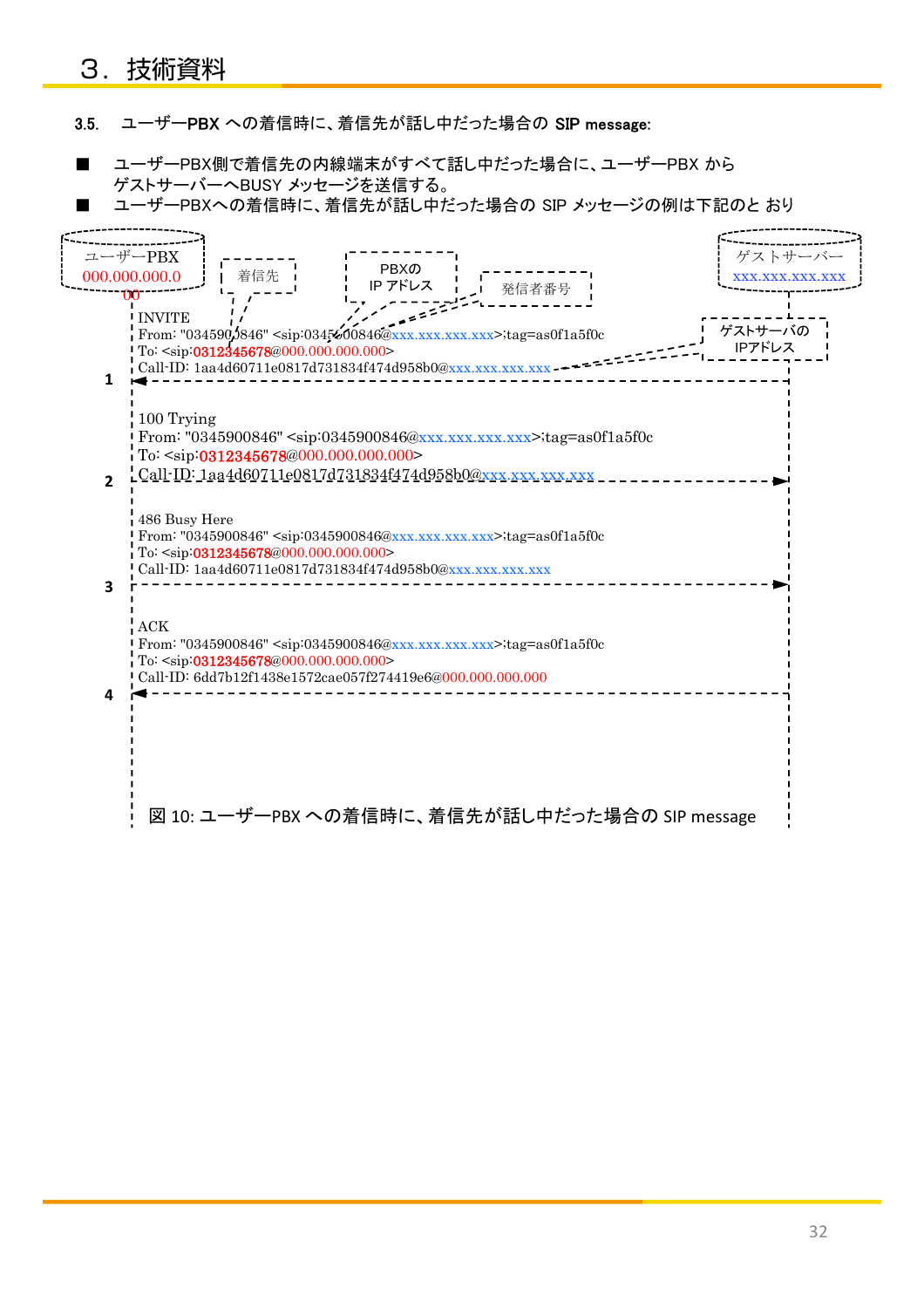#### **3.5.1. GUEST → PBX**

INVITE sip:**0312345678**@000.000.000.000 SIP/2.0 Via:SIP/2.0/UDP xxx.xxx.xxx.xxx:5060;branch=z9hG4bK0b7fb7b8;rport From:"0345900846"<sip:0345900846@xxx.xxx.xxx.xxx>;tag=as0f1a5f0c To: <sip:**0312345678**@000.000.000.000> Contact: <sip:0345900846@xxx.xxx.xxx.xxx> Call-ID: 1aa4d60711e0817d731834f474d958b0@xxx.xxx.xxx.xxx CSeq: 102 INVITE User-Agent: Asterisk PBX Max-Forwards: 70 Date: Fri, 09 Jul 2010 02:27:46 GMT Allow: INVITE, ACK, CANCEL, OPTIONS, BYE, REFER, SUBSCRIBE, NOTIFY Supported: replaces X-Asterisk-Guest-Tag: 00024 X-Asterisk-Guest-Uniqueid: 1278642466.508 Alert-info: **0312345678** Content-Type: application/sdp Content-Length: 242

 $v=0$ o=root 4414 4414 IN IP4 xxx.xxx.xxx.xxx s=session c=IN IP4 xxx.xxx.xxx.xxx t=0 0 m=audio 10408 RTP/AVP 0 101 a=rtpmap:0 PCMU/8000 a=rtpmap:101 telephone-event/8000 a=fmtp:101 0-16 a=silenceSupp:off - - - a=ptime:20 a=sendrecv

#### **3.5.2. PBX → GUEST**

SIP/2.0 100 Trying Via: SIP/2.0/UDP xxx.xxx.xxx.xxx:5060;branch=z9hG4bK0b7fb7b8;received=xxx.xxx.xxx.xxx;rport=5060 From: "0345900846" <sip:0345900846@xxx.xxx.xxx.xxx>;tag=as0f1a5f0c To: <sip:**0312345678**@000.000.000.000> Call-ID: 1aa4d60711e0817d731834f474d958b0@xxx.xxx.xxx.xxx CSeq: 102 INVITE User-Agent: Asterisk PBX Allow: INVITE, ACK, CANCEL, OPTIONS, BYE, REFER, SUBSCRIBE, NOTIFY Contact: <sip:**0312345678**@000.000.000.000> Content-Length: 0